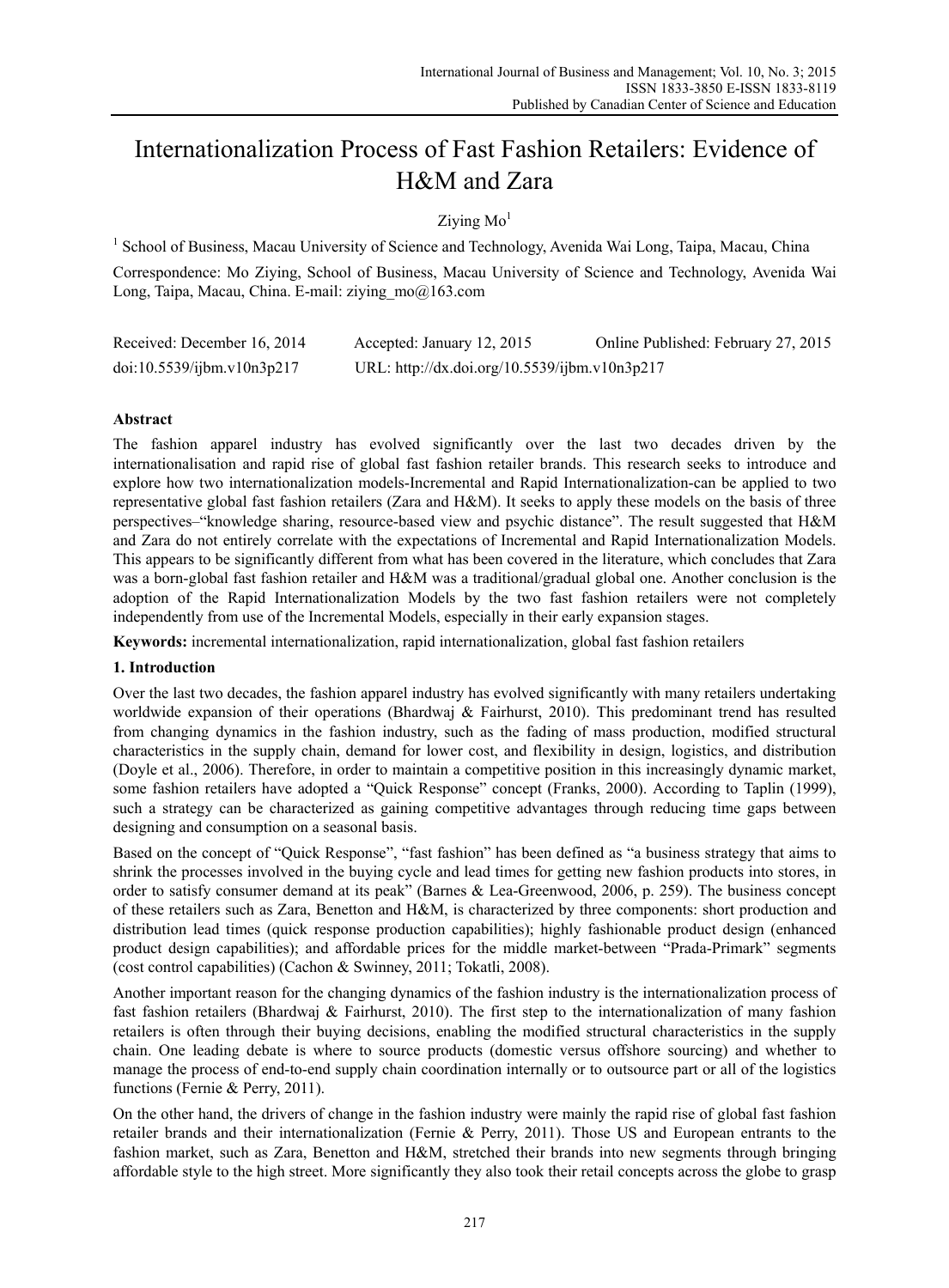growth opportunities, and thus contributed critically to the success of the fast fashion retailers. For instance, compared to Gap with net sales of 38% coming from its international activities, Zara and H&M have a greater global presence with 79%and 94% respectively of net sales in 2011 (The Gap, 2011; Inditex, 2011a; H&M, 2011a). Therefore, it is necessary to discuss the global fast fashion retail internationalization process on the basis of their retail concepts, the extent and timing of internationalization of a firm.

Efforts to study retail internationalization have been numerous with much of the existing academic literature on this area focusing on retail operations including "motives for internationalization, direction of growth, method of market entry, and degree of adaptation to new markets" (Alexander, 1997; Sternquist, 1998). Others have tended to develop retail internationalization models in relation to the Incremental Internationalization Models (Johanson & Vahlne, 1975; 1977) by comparing another new paradigm-Rapid Internationalization Models to rethink the belief that all firms entered foreign markets gradually (Chetty & Campbell-Hunt, 2004). However, there is limited research trying to adopt these two retail internationalization models to analyze global fast fashion retailers "internationalization process".

Therefore, the purpose of this research will be regarded mainly explorative in order to introduce and discuss how two internationalization models-Incremental and Rapid Internationalization - can be applied within global fast fashion retailers. One of the major missions is to adopt those theories as a "tool" and to translate them into the reality of two chosen global fast fashion retailers (Zara and H&M). The review of the academic literature will assess two internationalization models-Incremental and Rapid-and then the existing literature studying this sector will also be reviewed for two fast fashion retailers: H&M and Zara. And then, a qualitative research approach will be outlined incorporating a case study research design and data collection method. Data about H&M's and Zara's retail concepts (design, manufacturing, logistics, and store management) and internationalization processes (International Presence, Entry Modes, International Marketing, and International Management) will be analyzed. Discussion will adopt Incremental Internationalization Models to assess how the internationalization process of H&M aligns with this model. It will also apply the Rapid Internationalization Models to Zara.

## **2. Theory**

#### *2.1 Incremental Internationalization Models*

The Incremental Internationalization approach is based on behavioral theoretical perspectives of the firm (Cyert & March, 1963) and adopts a more dynamic approach that views internationalization as an incremental process. In other words, companies tart transaction activities in their domestic markets and then sequentially expand to new countries. Incremental Internationalization Models suggest firms internationalize by following predictable stages from simple steps to complex operations, entailing as low step-by-step process (Johanson & Vahlne, 1977; Li et al., 2004). While many models exist to explain these characteristics of the internationalization process of the firm, one main model can be identified within this incremental approach, referred to as the "Uppsala Internationalization Model (U-Model)" by Johanson and Wiedersheim-Paul (1975); Johanson and Vahlne (1977).

The Uppsala Internationalization Model (U-Model) consisted of two sub-models: the Establishment Chain by Johanson and Wiedersheim-Paul (1975) and the Internationalization Process Model by Johanson and Vahlne (1977; 1990), which explains two patterns of internationalization at the operational level. Firstly, firms enter into a specific market according to the establishment chain (Johanson & Wiedersheim, 1975), which indicates an increasing commitment of resources to the market. The second pattern implies that firms enter new markets with successively greater psychic distance (e.g., psychological distance: differences in language, education, business practices, culture and industrial development) (Andersen, 1993; Johanson & Vahlne, 1990). This suggests firms enter a particular market close to and similar to the home country before expanding into more distant and dissimilar markets.

The practical application of Incremental Internationalization Models and in particular Uppsala Internationalization Model, have been examined in many studies. In retailing there is some evidence to support this incremental approach, companies such as Gap, Aldi, Body Shop and other category companies such as IKEA and Toys 'R' Us still aligned with an "organic growth strategy" associated with the U-Model, which are willing to build up market penetration in new markets over a long time frame through developing their own sites (Helfferich et al., 1997).

Nevertheless, Incremental Internationalization has received criticism for many aspects in their models. Most of the criticism is based on the observation that company behaviour has changed due to increasing global competition and accelerated technological development. For example, stages in the Establishment Chain could be leapfrogged by some companies (Hedlund & Kverneland, 1985). Some start-ups attempt to internationalize soon after their establishments (Oviatt & McDougall, 1994). The internationalization process has also become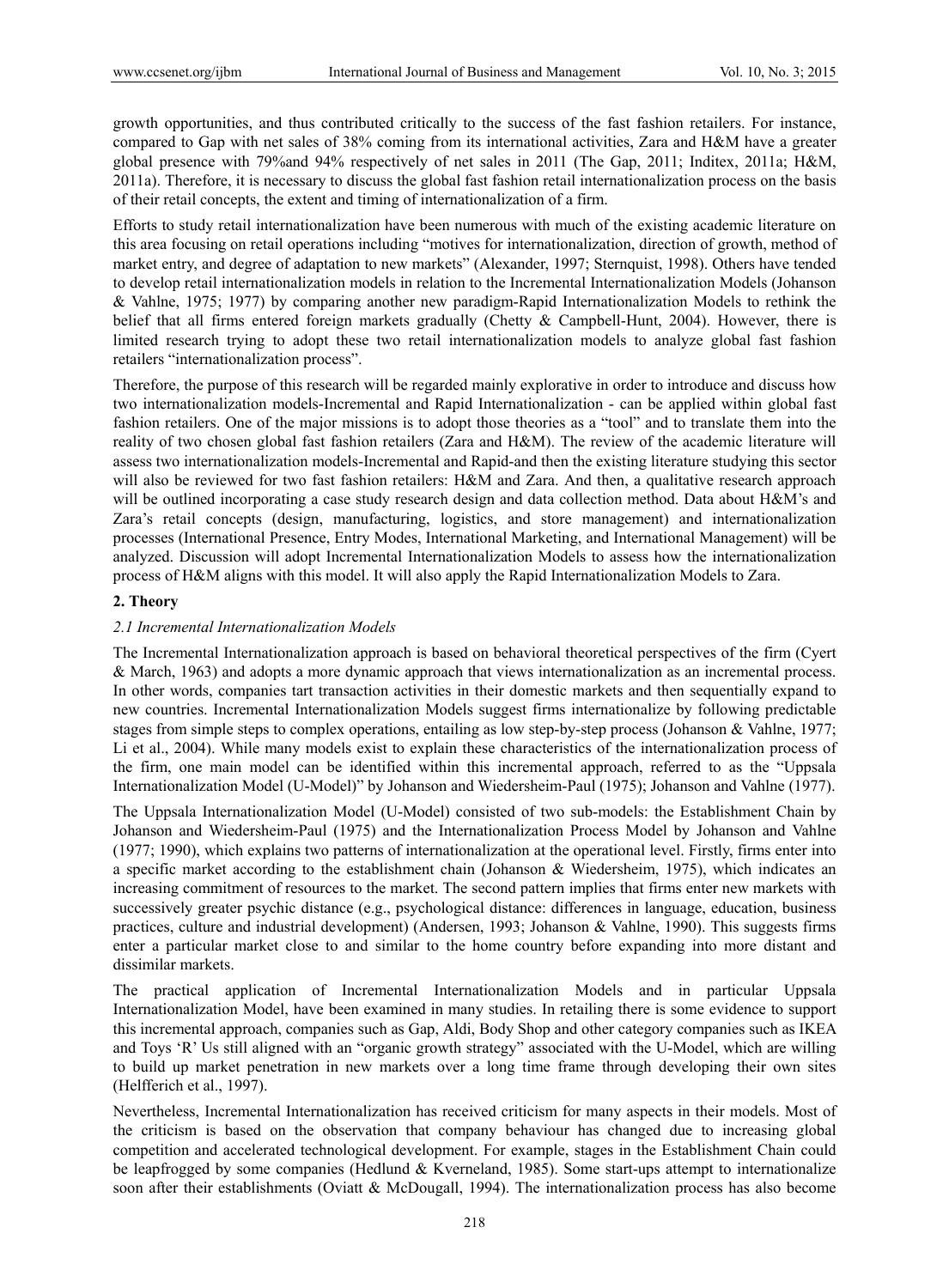more rapidly nowadays (Oviatt & McDougall, 1994; Zahra et al., 2000) and the correlation between the order in which a company enters foreign markets and psychic distance has weakened (Madsen & Servais, 1997). Consider Logitech, a global leader in computer peripherals, was established by entrepreneurs from Switzerland and the U.S., where the firms set up dual headquarters. It started the internationalization process from inception through its first commercial contract with a Japanese company (McDougall et al., 1994). Furthermore, research and development (R&D) and manufacturing were initially split between these two countries, and then quickly spread to Ireland and Taiwan through FDI without a strong established domestic orientation (Rothaermelet al., 2006).

What is currently being debated is "slow Internationalizers" versus "Born Global Start-Ups" (Loane et al*.*, 2007; Sapienza et al., 2006), including: can firms internationalize faster than what has been suggested by traditional stage models? Furthermore, should they rapidly internationalize? Advocates argue that every industry has become "global" and that firms need to rapidly go after these opportunities (Govindarajan & Gupta, 2001), while incremental internationalization theories suggest that firms need to enter culturally and institutionally close markets first, spend enough time there to accumulate overseas experience, and then gradually move from more primitive modes such as exports to more sophisticated strategies such as FDI in distant markets. Consistent with Incremental Internationalization Models, Sweden's IKEA, for example, waited 20 years before entering neighbouring Norway. Only more recently has it accelerated its internationalization (Kling & Goteman, 2003).

On the other hand, a key issue is whether it is better for firms to start the internationalization process soon after founding (i.e., Born-global firms) or to postpone until the firm has accumulated significant resources (e.g., IKEA). One view supports rapid internationalization (Autio et al*.*, 2000). Specifically, firms following the prescription of Incremental Internationalization Models, when eventually internationalizing, must overcome substantial inertia because of their domestic orientation. In contrast, firms that internationalize earlier may overcome fewer of these barriers. Therefore, firms without an established domestic orientation (e.g., Logitech) may outperform their rivals that wait longer to internationalize (Mathews & Zander, 2007; Nadkarni & Perez, 2007).

Therefore, due to this deficiency of Incremental Internationalization Models, "Rapid Internationalization Models" need to be introduced and discussed to explain the internationalization process more completely.

# *2.2 Rapid Internationalization Models*

Rapid Internationalization Models emerged due to the evidence that many firms avoided incremental patterns in their internationalization process and claims that they start their international activities from birth (Bell, 1995; Jones & Dimitratos, 2004; McDougall et al*.*, 1994; Oviatt & McDougall, 1994). Some empirical evidence conforms to this claim which challenges the validity of Incremental Internationalization Models, in particular Uppsala Model (Bell & McNaughton, 2000; Crick & Jones, 2000). However, companies adopt this Rapid Internationalization Models due to new external conditions such as advances in technology regarding production, transportation and communication (Chetty & Campbell-Hunt, 2004), and due to entrepreneurs with more international experience and foreign market knowledge (Madsen & Servais, 1997). Furthermore, the liberalization of trade also pushes firms' customers to international markets and causes more intense competition derived from imports in its domestic market. These changing environmental conditions are creating the ideal context for Rapid Internationalization Models to emerge (Oviatt & McDougall, 1995; 2000).

A similar approach can be found in Rennie (1993), where firms adopting Rapid Internationalization Models are labelled as Born-globals. The global economy, the increasing demand for globally customised products, growth of international value chains and global networks, offshoring and advances in technologies have contributed to the emergence of Born-globals (Knight & Cavusgil, 1996; Madsen et al*.*, 2000). According to Madsen and Servais (1997), successful Born-globals depend on ambition and the motivation of the founders, corporate governance, the structure of the organisation, market internationalization, innovative technology and product design. Although the Born-globals may have limited experience in international business, they offer niche products targeted at global markets and possess knowledge-intensive skills which enable them to provide value-added products and services (Gabrielsson & Alobaidi, 2004).

# *2.2 Fast Fashion Retail Internationalization*

Based on the existing literature on theories of internationalization and the emerging concept of born-global retailers, Bhardwaj et al*.* (2011) and Jonsson (2008) develop an exploratory conceptual model seeking to acknowledge the differences in the internationalization process, between the two types of fashion retailers: Incremental and Born-global. This study analyses the application of theories on fashion retail internationalization (in three perspectives: knowledge sharing, resource-based view, and psychic distance) for born-global retailers as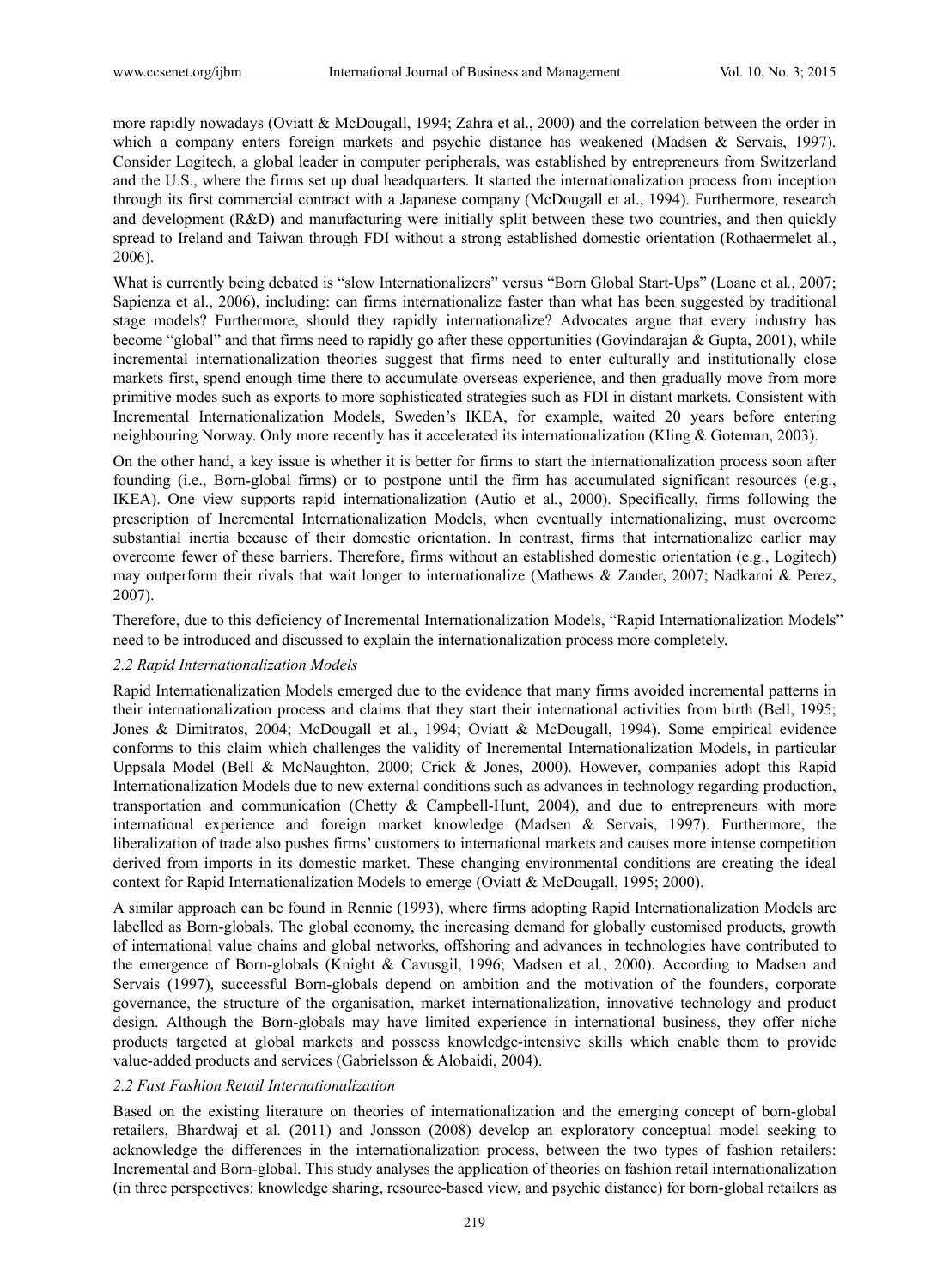they are to gradual-global retailers.

2.2.1 Knowledge Sharing and Entry Mode

Knowledge sharing is defined as "the way that a retailer gathers and diffuses proprietary market information" (Bhardwaj et al*.*, 2011, p. 298), which is regarded as the key competitive advantage to enable sharing and exploiting worldwide, locally created knowledge (Kogut & Zander, 1992). When a retailer becomes international, there are three types of knowledge sharing generating foreign market insight: forward, reverse, and lateral knowledge flow (Jonsson, 2008). Forward knowledge flow translates from headquarters to subsidiaries. Within a retailer's expansion, forward knowledge flow is useful that managerial expertise and the retail concept can be translated from headquarters to newer stores. Lateral flow occurs between subsidiaries, allowing stores that open in foreign markets to share experiences and customer interactions in the new location, with stores in other foreign markets. When a new store gathers unique information about a new market, reverse flow goes from subsidiaries to headquarters. The new stores need to successfully share information about the new market with headquarters in order for practices to be effectively adapted. The largest amount of learning about a new culture will occur within that culture (Jonsson, 2008). Thus when local employees utilize reverse knowledge flow, the global retailer gains greater insight into its new markets (Bhardwaj et al*.*, 2011).

According to Kim and Hwang (1992), knowledge sharing is also considered as a transaction-specific variable that affects entry mode choice, including the value of retailer specific and tacit natural know-how. Retailer specific know-how is information that can be expressed in physical forms, such as manuals or directories. Tacit natural know-how is not embedded in physical knowledge but is instead knowledge gained through doing and communicating (Nonaka, 1994). This knowledge is transmitted within a retailer and is crucial to the company's decision of what kind of control they retain and the risk they will take, and will therefore help to form their ultimate entry mode choice. It is also suggested that a retailer with high levels of transaction-specific and tacit nature know-how would choose a high level of control when they internationalized, because they would not want to lose proprietary knowledge (Kim & Hwang, 1992).

Therefore, Chetty and Campbell-Hunt (2004) and Bhardwaj et al. (2011) explain that Born-global retailers have three features: perceiving the world as one marketplace and may not have a strong domestic market as support to the internationalization process; risk-taking ability is higher among managers in such retailers, which results in adapting to and innovating in new environments more quickly; and asserting that prior experience and knowledge can be gained early on in life of the retailer. In contrast, traditional or gradual global retailers are described as a domestic orientation with a strong financial support for the internationalization process. For example, Wal-Mart took 30 years to establish its large domestic market before entering a neighbouring country, which enabled its "aggressive expansion" more recently (Arnold & Fernie, 2000). Due to the aversion to take risks and a lack of knowledge, gradual retailers also internationalize through a slow learning process, where the actions and commitment of retailers are nurtured in their domestic market until they reach the expected performance levels (Anderson, 2000). This view of traditional global retailers emphasizes that commitment through incremental steps should be based on experience and gained knowledge about foreign markets (Bhardwaj et al., 2011).

# 2.2.2 Resource-Based View

Resource-based theory refers to a firm's ability to achieve and sustain competitive advantages (Wernerfelt, 1984). This theory is based on Dunning's (1981; 1988; 2000) research on conceptualized resource advantages, which affected mostly the internationalization strategy as ownership-specific advantages and included two basic types of advantages: asset-based and transaction-based. Asset-based advantages refer to unique products or a company's reputation, such as private label clothing and uniquely recognizable products. Transaction-based advantages occur due to the way things are done within the retailer, including volume buying, economies of scale, and distribution advantages (Sternquist, 1997; Runyan, 2003).

In addition, these resources also have a significant effect on a firm's decision to, and method of internationalizing. According to the Strategic International Retail Expansion (SIRE) Model which is associated with stage theory, retailers tend to internationalize in two fundamental ways: Multinational or Global (Sternquist, 1997). A multinational retailer adapts its internationalization model to the culture to which it expands, and is willing to share and change its business format on the international stage, while global retailers use a standard retail format, and internationalize utilizing firm-specific resource advantages. In order to maintaining the ownership-specific advantages, retailers needs to keep a high level of control over how it internationalizes, preventing format duplication, and protecting secrets. Consequently, global retailers have decentralized management for better control over the expanding retailer (Sternquist, 1997). According to Burt (2002), he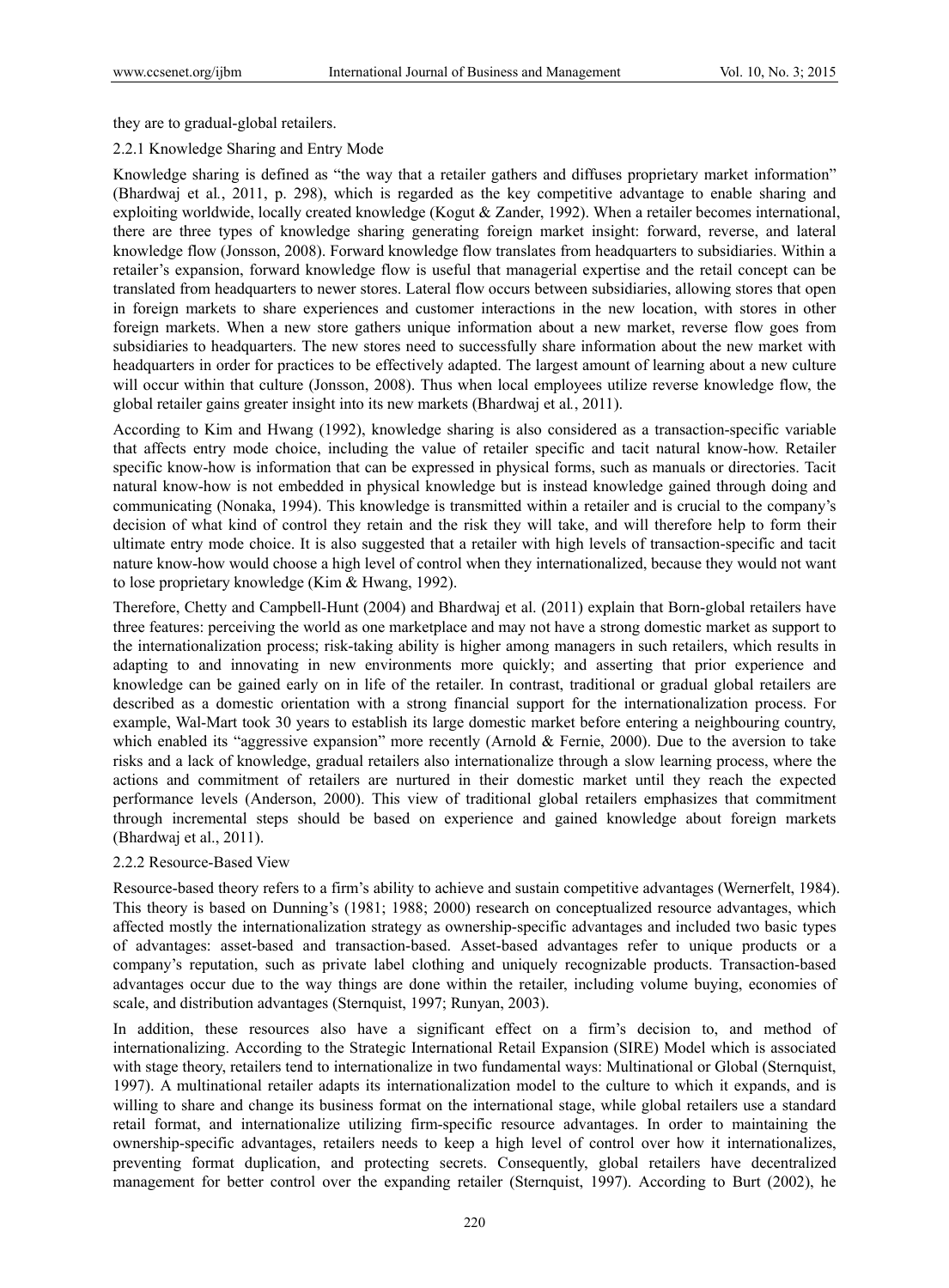classifies global retailers as high fashion retailers and specialist chains, and multinational grocery retailers such as Ahold, which adapt their strategies to individual country markets.

According to the study developed by Bhardwaj et al. (2011), it concludes that Born-global retailers tend to be fully integrated, considering its marketplace as homogenous throughout the world and keeping the products standardized. Wal-Mart, for example, tended to copy the "Wal-Mart Way" in more distant markets during its aggressive expansion stage (1995-1999), such as Argentina, Brazil, China and Germany (Fernie et al., 2006). Not until the difficulties experienced in Germany and South Korea, did Wal-Mart enter into the third stage: a relatively prudent and slow development (Arnold & Fernie, 2000). On the other hand, the traditional global retailers (e.g., Ahold) appear to be partially integrated, which suggests that its market may develop customized products based on target location (Chetty & Campbell-Hunt, 2004). Furthermore, it also argues that Born-global retailers maintain long-term relationships and networks with intermediaries that have experiential knowledge instead of waiting to accumulate the knowledge themselves, while the traditional global retailers tend to build short-term relationships in early stages of internationalization and accumulate knowledge with time and experience (Bhardwai et al., 2011).

#### 2.2.3 Psychic Distance

As discussed above in psychic distance theories, the study developed by Bhardwajet al. (2011) compares Johanson and Wiedersheim-Paul's (1975) view with a psychic distance paradox (O'Grady & Lane, 1996; Evans & Mavondo, 2002). The psychic distance paradox argues a retailer may assume that the proximate market is similar enough as to not require market intelligence, while one who aims to enter a psychically distant market will work harder to gain knowledge of the market, and thus actually acquire a better understanding of this distant market (O'Grady & Lane, 1996). Consequently, Bhardwajet al. (2011) explain that Born-global fashion retailers emphasize psychic distance is irrelevant for internationalization, while the traditional global fashion retailers assume that entering new markets as a function of the psychic distance to the prior experience (Chetty  $\&$ Campbell-Hunt, 2004).

In conclusion, the study developed by Bhardwaj et al. (2011) classifies retailers on the basis of the time taken and thus their strategy process as either incremental (traditional or gradual global) or dynamic (Born-global) (Figure 1). Furthermore, it also develops an exploratory conceptual model, which explains three strategy components for a born-global fashion retailer: greater knowledge sharing (all three types of knowledge sharing: forward, lateral and reverse); greater resource-based advantages (the high-risk, high-reward model); and least psychic distance (Bhardwaj et al., 2011).



Figure 1. Gradual global versus born-global retail internationalization

Source: Bhardwaj et al., 2011, p. 297.

#### 3. Method

#### 3.1 Research Strategy

According to Ticehurst and Veal (2000), methodology refers to the way in which researchers approach problems and seek answers. The literature classifies research methodologies as quantitative or qualitative (Bryman & Bell, 2011). Quantitative research is the systematic collection of numeric data that seeks to identify causal relationships and the results such as mathematical models, the academic theories and/or hypotheses (Taylor  $\&$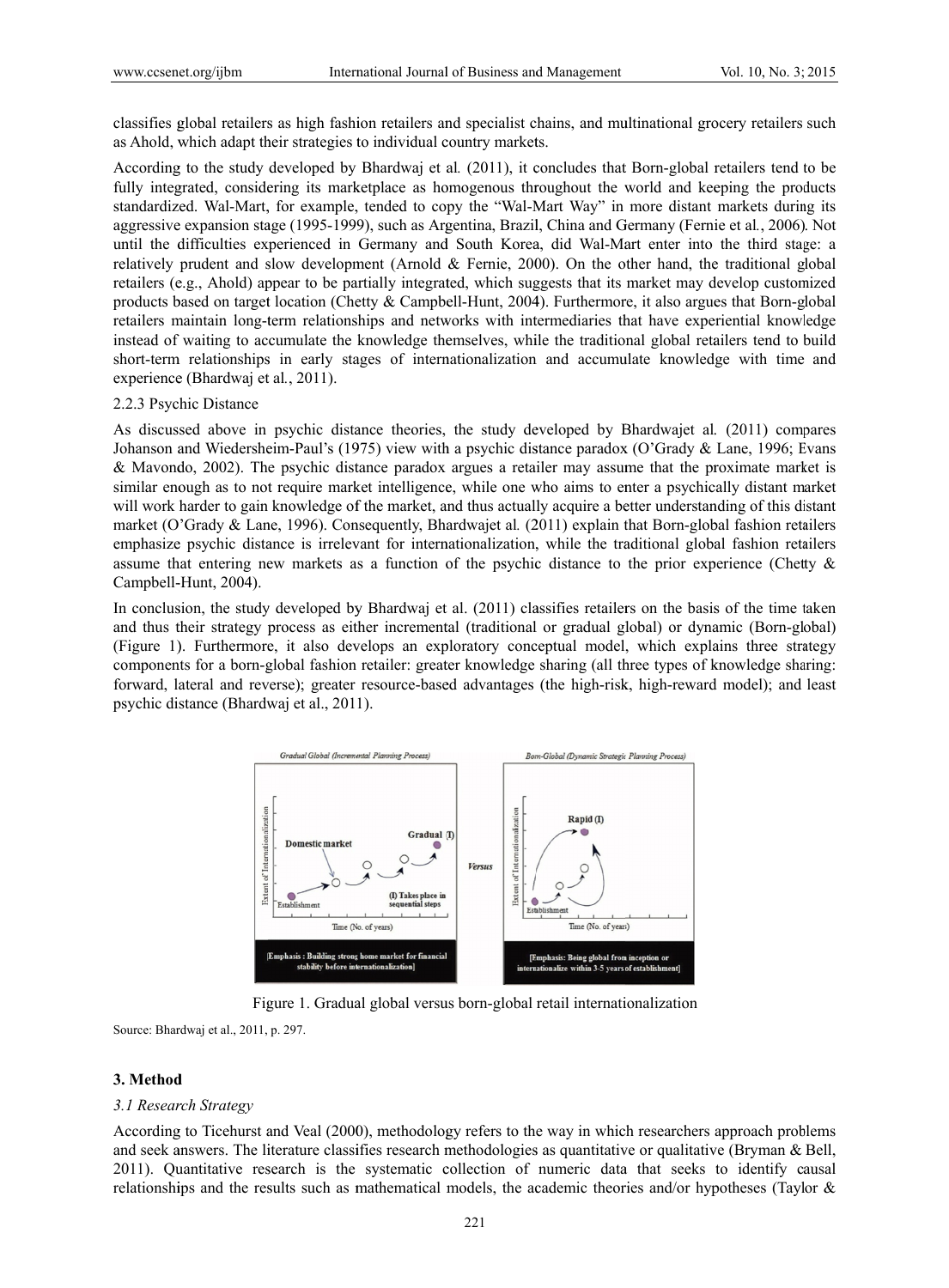Bogdan, 1998). Common strategies can be experiments and surveys which are employed through self-completion questionnaires, structured interviews, and observations (Hair et al*.*, 2003).

In contrast, qualitative research implies an emphasis on processes and meanings that are not measured in terms of quantity, amount, intensity or frequency, and provide a deeper understanding of the phenomenon within its context (Bryman & Bell, 2011). It also creates a strong relationship between the researcher and the phenomenon under study (Hair et al., 2003). Possible strategies can be in the form of case studies, action research, participant observations, and personal documents such as diaries, letters, and journals (Saunders et al*.*, 2007).

As mentioned above, the purpose of this research is to find to what extent the internationalization process of Zara and H&M align with Incremental and Rapid Internationalization Models. With this objective, this research adopts a systemized structure capable of both explaining and predicting phenomena. This enables the researchers understand to how and why the fast fashion retailers internationalise from the social actors' own interpretation of their real life experiences, exploring their attitudes, values and beliefs about the research topic (Bryman & Bell, 2011). Therefore, qualitative research based on an exploratory approachis recommended. The research significance indicates that not only it is descriptive, but also explanatory because an attempt has been made to explain the internationalization process of fast fashion retailers adopting internationalization models and theories that had been explored in studies in other contexts (Yin, 2009).

#### *3.2 Research Strategy*

There are two main reasons for choosing case studies as a research strategy in this study. Firstly, when considering research questions as the first condition for differentiating strategies, "how and why" questions lead to "case studies", "histories" and "experiments" as the preferred research strategies, while "what, who, where, how many and how much" questions refer to "survey" and "archival analysis" (Table 1). In this study, although the research questions are "how" questions types, a better understanding of the internationalization of fast fashion retailers is also pursued through answering "why" Zara and H&M are able to gain competitive advantages through adopting international activities. Secondly, compared with "experiment" and "history" strategies, case studies are appropriate for examining contemporary events when the relevant behaviour cannot be manipulated (Table 1). Therefore, as the investigators have no control over the events and focus on both historical and contemporary events, the "case study" strategy is recommended in this research.

| Strategy          | Form of Research Questions  | Requires Control over Behavioral | Focus<br>of<br>Contemporary |
|-------------------|-----------------------------|----------------------------------|-----------------------------|
|                   |                             | Events                           | Events                      |
| Experiments       | How, Why                    | Yes                              | Yes                         |
| Survey            | Who, What, Where,           | No                               | Yes                         |
|                   | How Many,                   |                                  |                             |
|                   | How Much                    |                                  |                             |
| Archival Analysis | Who, What, Where, How Many, | No                               | Yes/No                      |
|                   | How Much                    |                                  |                             |
| History           | How, Why                    | No                               | No                          |
| Case Study        | How, Why                    | No                               | Yes                         |

Table 1. Relevant situations for different research strategies

Source: Yin, 2009, p. 6.

#### *3.3 Selection of the Cases-H&M and Zara*

In this research, as "purposive and theoretical sampling" is adopted, three main criteria are defined for the selection of cases: convenience, access and geographic proximity (Bryman & Bell, 2011; Yin, 2009).

There are two main reasons for selecting H&M and Zara as the studying cases. Firstly, Zara, H&M, and Gap are pioneers of "fashion retailer" principles operating with a chain of single-brand stores (Fernie & Perry, 2011). Compared with only 38% (\$2,001/5,232 millions) of net sales in Gap coming from its international activities, Zara and H&M have a high degree of internationalization with 79% and 94% in 2011, respectively (The Gap, 2011; Inditex, 2011a; H&M, 2011a). Furthermore, regarding the definition of "fast fashion" in Chapter one, the lead time of three weeks enables Zara and H&M to be considered as "fast fashion retailers", while Gap operates a one-year product life cycle (Ghemawat & Nueno, 2006; Fernie & Perry, 2011). Therefore, the two key words in the research questions are "fast fashion retail" and "internationalization" based on two criteria "accessibility"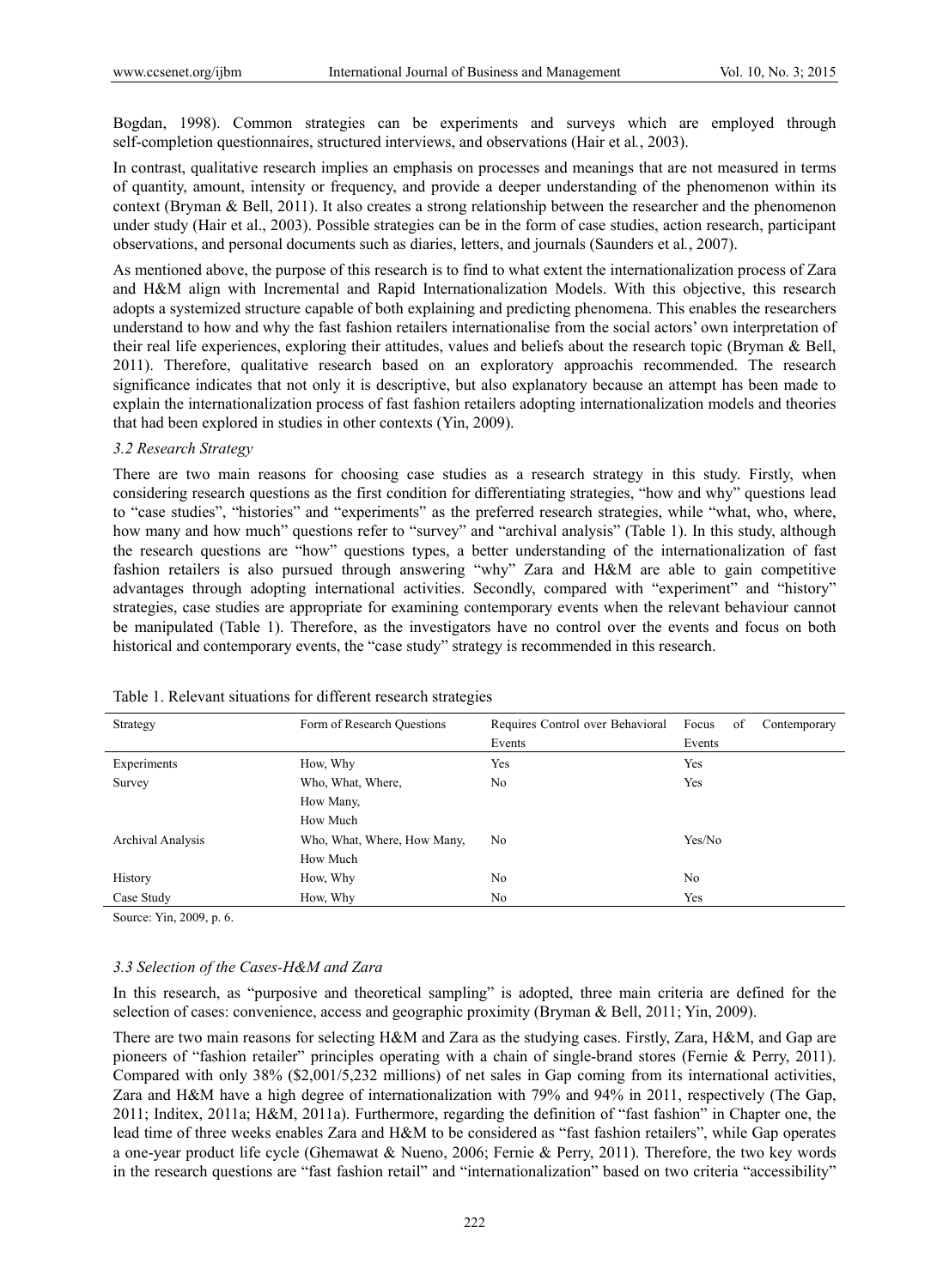and "acceptance." H&M and Zara are appropriate for this study, as they are "fast fashion retailers" with a high percentage of international sales. Additionally, since both H&M and Zara are of European origin, it is also recommended to select them as samples on the basis of the criteria of geographic proximity.

Secondly, although both H&M and Zara are considered as "fast fashion global retailers", there are a number of differences indicated by internationalization literatures including different types of fast fashion global retailers. H&M was described as a traditional/gradual internationalization retailer, which entered new markets with successively greater psychic distance and gained knowledge with time and experience (Johanson & Wiedersheim-Paul, 1975; 1977). However, Zara was characterized as a born-global retailer, which emphasized psychic distance as irrelevant for internationalization and prior knowledge can be gained early on in life of the firm (Bell & McNaughton, 2000; Bhardwajet al., 2011). The second difference relates to international production networks. H&M outsourced a significant proportion of production to low costs countries such as China and Africa (Guercini & Runfola, 2004), while Zara owned 17 worldwide manufacturing subsidiaries, enabling an agile supply chain with a high level of responsiveness to emerging fashion trends (Tokatli, 2008).

Therefore, since both similarities and differences can be exploited for examining applications of two models, H&M and Zara are appropriate for this multiple-case study research.

# *3.4 Data Collection*

According to Saunders et al. (2007), there are two categories of data: primary andsecondary data.Primary data is collected specifically for a particular research project and traditionally through direct observations, surveys, interviews and company documents. On the other hand, secondary data refers to the data that is analysed from earlier studies where the combination of raw data and summaries can form new data and new relationships (Saunders et al*.*, 2007).

Since this research is based on an exploratory approach employing deductive reasoning, both primary (company documents and press releases) and secondary data (published reports) are chosen as the data collection method. Firstly, the majority of data collection of this research is based on the primary data in organizational documents from the public domain, including company annual reports, press releases, transcripts of chief executives' speeches and public-relations material on the official websites. Secondly, as secondary data could utilize high-quality data for a short-term research project (Bryman & Bell, 2011), secondary data is also collected in this research from organisational reports such as Harvard Business School reports. Therefore, as these documents can offer insights into managerial decisions and actions, the international decisions and activities of both H&M and Zara can be analysed in depth to present a clear picture examining the applications of two models in reality.

# **4. Data Description**

*4.1 Case I: Zara*

# 4.1.1 Background of Zara

Zara is one of the hottest fast fashion retailers of the  $21<sup>st</sup>$  century (Ghemawat & Nueno, 2006). Founded in 1975, Zara's parent, Inditex, has become one of the leading global apparel retailers (Inditex, 2011a; Ghemawat & Nueno, 2006). With its initial public offering (IPO) in 2001, Inditex's sales and profits have experienced significant growth for its eight brands (Figure 2), of which Zara contributes 64.8% of the total sales in 2011 (Inditex, 2011a). As shown in Figure 4.1, the net sales revenue of Inditex Group has dramatically grown from €3,250 million in 2001 to €13,793 million in 2011, with Zara's growth from  $€2,477$  to 8,928 million. This rise around the world has in turn generated significant profits. Regarding sales among the pioneers of global fashion retailers, both Gap (\$14,549 million) and H&M (\$15,789 million) are still bigger than Zara (\$10,894 million) in 2011, but Zara's 19.2% margins beat Gap's 9.9% and H&M's 18.5% (The Gap, 2011; Inditex, 2011a; H&M, 2011a). Overall, Zara's growth, to a large extent, benefits from its specific retail concept and strategies of internationalization.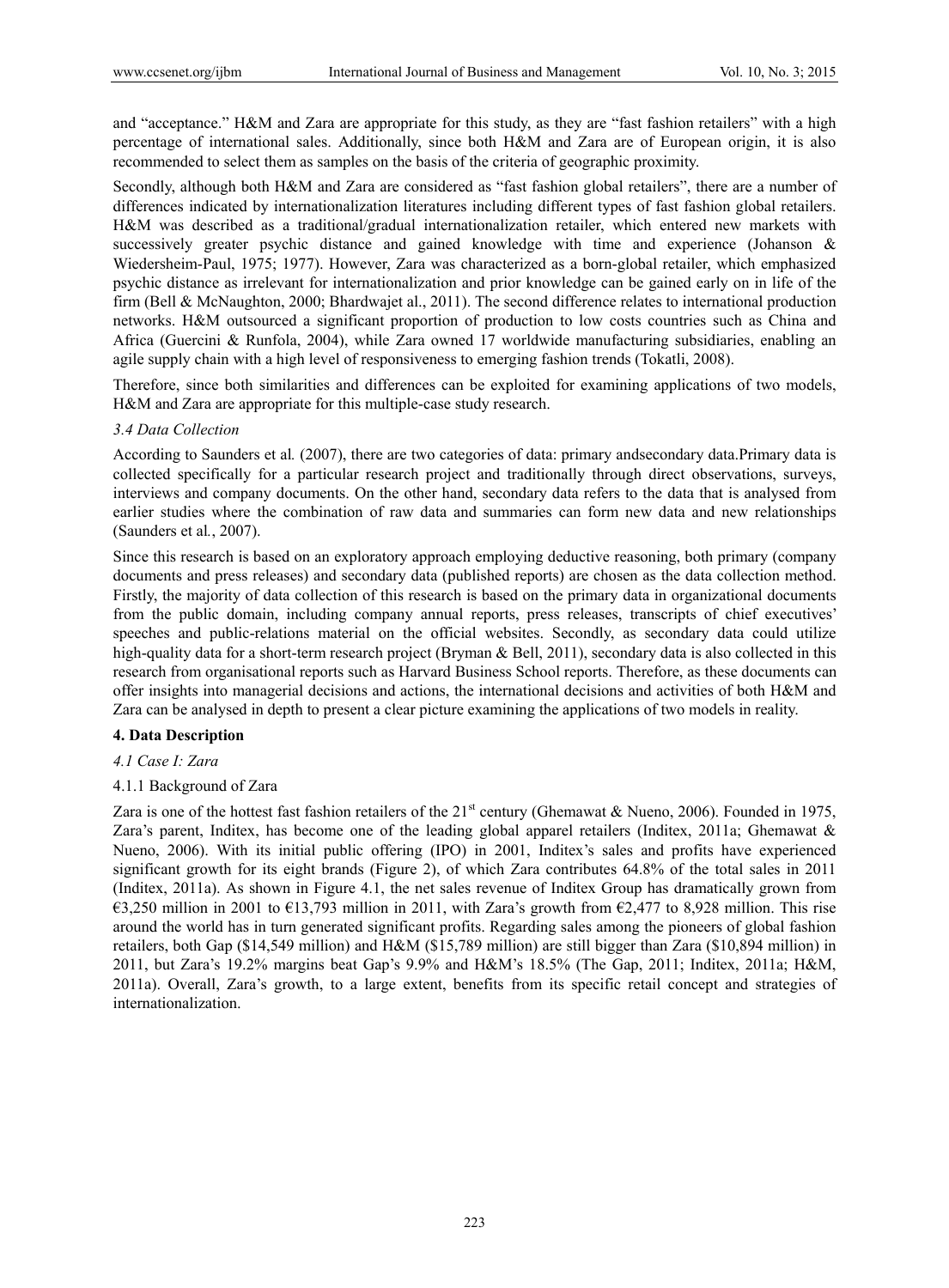

Figure 2. Evolution of the results in inditex group and zara (2001-2011)

Source: Data are collected from the annual reports of Inditex, 2001a-2011a.

#### 4.1.2 Internationalization of Zara

With the opening of a store in Oporto (Portugal) in 1988, Zara started its international expansion. By the end of 2011 fiscal year, the total number of stores owned by Zara around the world is 1,830 in 82 countries: 1,279 stores were located in Europe (493 in Spain), 207 in America, and 344 in Asia and the rest of the world (Inditex, 2007a;2008a; 2011a). Overall, international operations accounted for 73% of Zara's stores and 79% of its sales in 2011, and had been steadily increasing its shares of those totals (Inditex, 2011a). In this case study, four based perspectives will be discussed in terms of the internationalization process of Zara: International Presence, Entry Modes, International Marketing, and International Management.

#### 4.1.2.1 International Presence and Market Selection

As shown in Figure 2, the expansion process of Zara can be divided into three stages: Domestic Market (1975-1987), Slow Expansion (1988-1997), and Aggressive Expansion (1998-present).

# Domestic Market (1975-1987)

In this period, Zara extended its network of retail stores to major Spanish cities, focusing the expansion on the domestic market (Inditex, 2012a).

## **Slow Expansion (1988-1997)**

Zara's international expansion began in 1988 with the opening of a store in Oporto in northern Portugal. Between 1989 and 1997, it added one or two countries per year to its market portfolio. By the end of this stage, there were Zara stores in nine European countries, the United States, and Israel.

#### **Aggressive Expansion (1998-present)**

Since 1997, Zara became more determined and entered the third stage which can be called "aggressive" expansion". Between 1998 and 2003, Zara consolidated its position in the Europe with 36 new-added countries, instead of gaining a foothold in other more distant countries (Figure 3). However, since 2004, Zara began to focus on Asia as the company's priority for expansion (Inditex, 2011a). In 2011, 59 stores were opened in this region, comprising 55% of total openings. China deserves a special mention as it saw 30 new stores, where the chain already has over 100 stores. In Asia, the number of new stores in Japan and South Korea, with 11 and 7 openings respectively is also important (Inditex, 2010a; 2011a).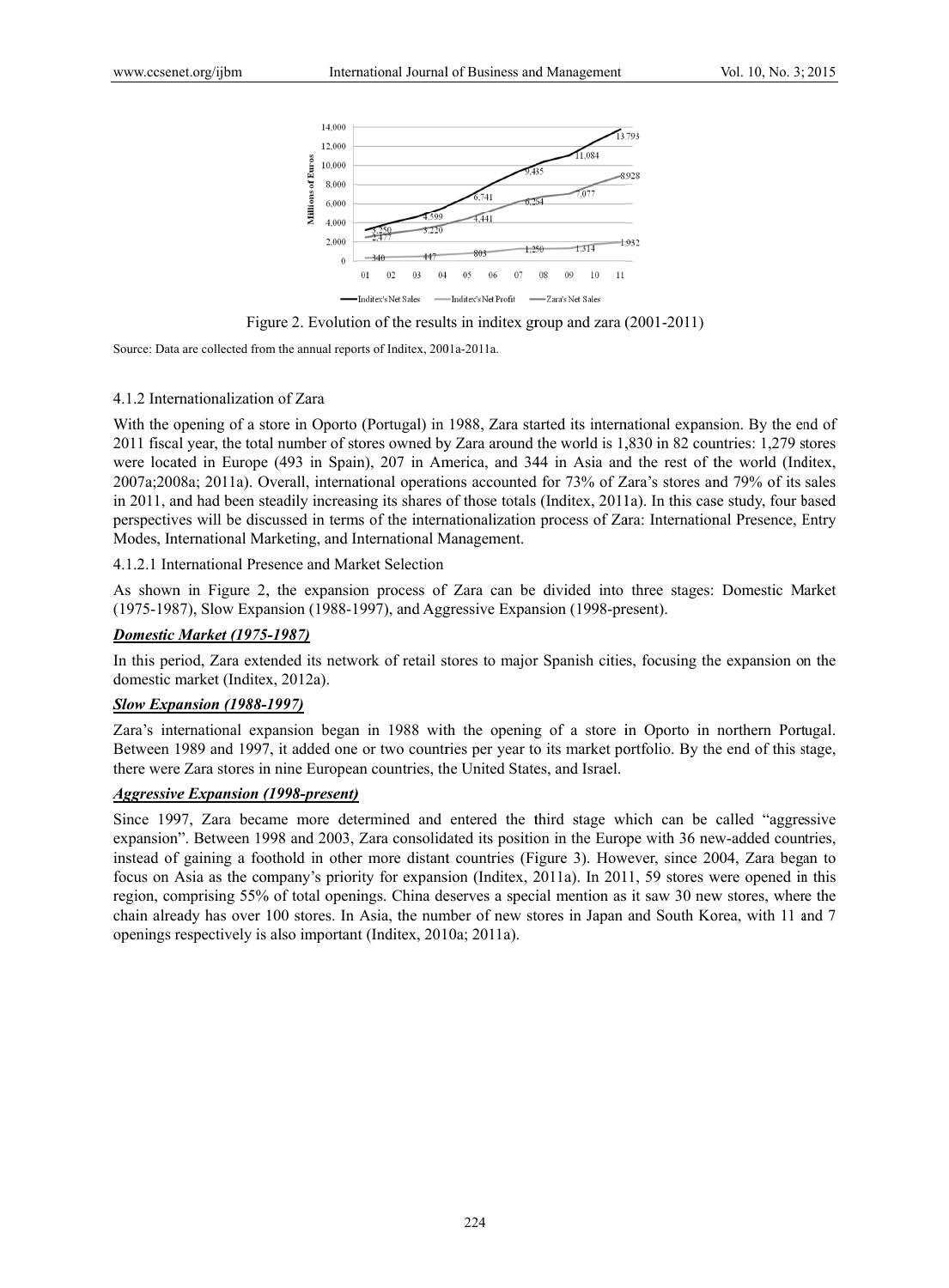

Figure 3. The expansion process of zara (1975-2011)

Source: Data are collected from the annual reports of Inditex, 1998a-2011a; and, the press release document Inditex, 2012a.

### 4.1.2.2 Market Entry

While all of Zara's stores in Spain were company-owned, three modes of market entry were adopted for its international expansion: own subsidiaries, franchising and joint ventures.

# Own subsidiaries

Zara had originally internationalized through company-owned stores and, at the end of 2011, operated 1,648 such stores presenting 87% of the total number of stores (Inditex, 2011a). Zara typically adopted this direct market entry strategy into the Western countries with similar society environment and aesthetic standard, such as the majority of European and South American countries (Inditex, 2012a).

# **Franchising**

Zara implemented franchises in "countries that were small, risky, or subject to significant cultural differences or administrative barriers", such as Andorra, Iceland, and Poland in Europe, and especially the Middle Eastern countries (where restrictions on foreign ownership ruled out direct entry) (Ghemawat & Nueno, 2006, p. 17). By the end of 2011, 182 franchised stores were operated by Zara around the world, presenting 7.9% of the total net sales (Inditex, 2011a).

## Joint ventures

Zara used joint ventures in five larger, more important markets-Japan, Germany, Italia, South Korea, and India, where there were barriers to direct entry, especially the difficulty of obtaining prime retail space in city centers (Inditex, 2012a). In 2008, the decision to link with the Lotte Group, holding 80% of the joint venture enabled Zara to open its first store in Young Plaza, one of the highest-traffic department stores in Korea owned by this partner (Inditex, 2008a; Inditex, 2008b). More recently, in 2010, Inditex and the Tata Group signed an agreement to form a 51-49 joint venture to develop Zara's first store in the Indian capital, Delhi, in the Select CityWalk shopping Centre (Inditex, 2010b).

According to the press release document published by Inditex in 2012a, Zara was described as following a specific pattern of expansion. Once the entry decision is made for a particular country a flagship store in a strategic area is opened, examples include the emblematic stores in Sydney's Pitt Street, Melbourne's Burke Street, and Taiwan's Taipei 101 building (Inditex, 2011a). After developing some operating experience locally, it would add stores in adjoining areas in that country. Furthermore, this accumulated experience and knowledge also enables Zara to increase the ownership in its franchising (i.e., Turkey, Russia, Kazakhstan) and joint venture (i.e., Germany, Italy) agreements for a higher level of control (Inditex, 1999a; 2005b; 2006b; 2006c; 2006d;  $2012a$ ).

#### 4.2 Case II: H&M

# 4.2.1 Background of H&M

Founded from a single womenswear store in 1947 in Viisteras, a small Swedish town, Henners & Mauritz (H&M) has developed to be a global leading retailer offering fashion for the whole family, and their home, consisting mainly of sales of clothing, accessories, footwear, cosmetics and home textiles to consumers (H&M, 2011a; 2012a). Although facing strong competition from Zara who has become the largest global fashion retailers since 2006, H&M's sales and profit have increased significantly in the recent years due to the growth of the whole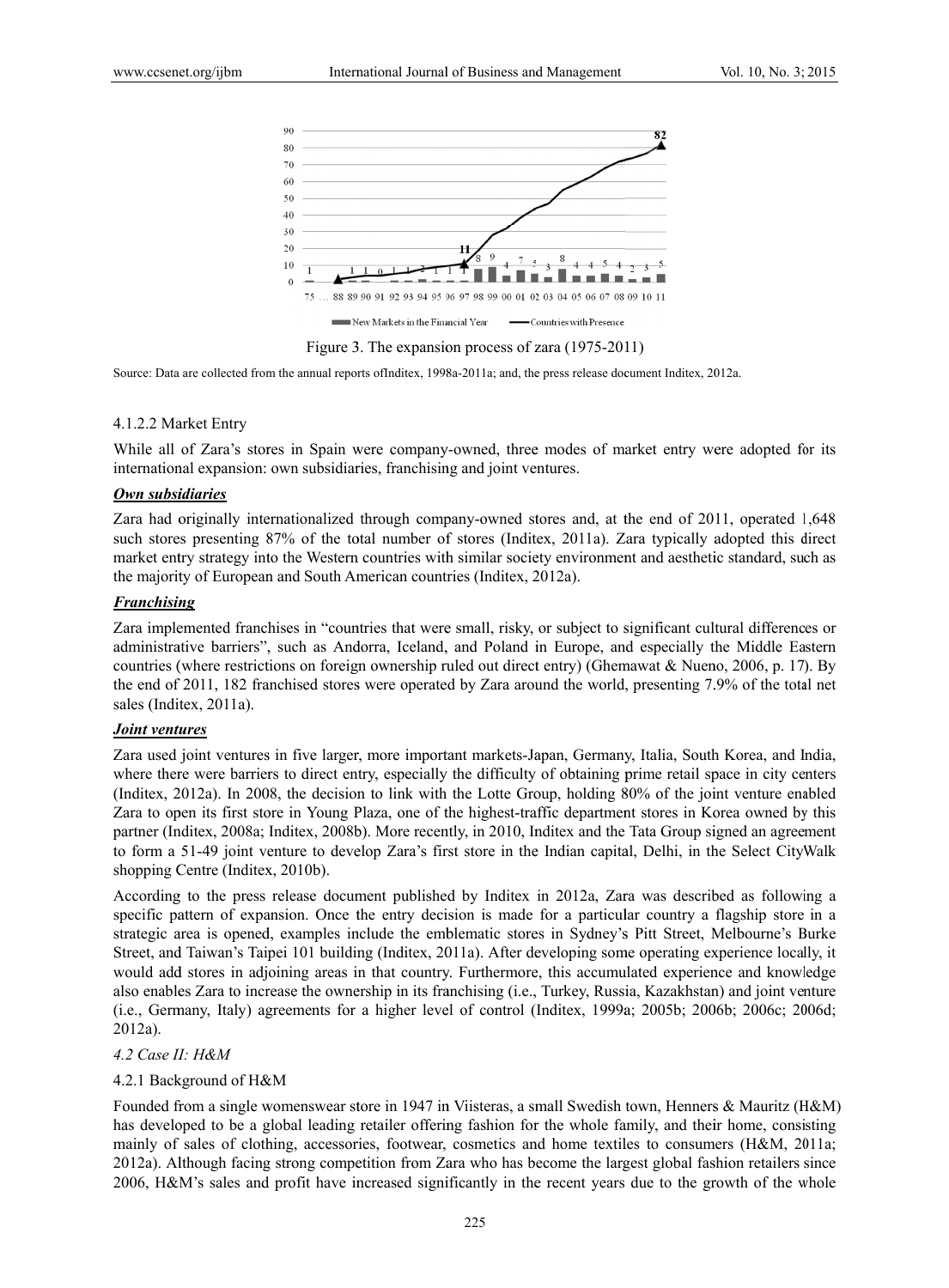marketplace. As shown in Figure 4, by the end of the 2011 fiscal year, it experienced an increase sales from SEK 59,699 million in 2001 to 109,999 million in 2011, with net profit rising from SEK 5,478 to 20,379 million. Similarly, H&M's growth also benefits from its retail concept and international markets.



Figure 4. Evolution of the results in H&M (2001-2011)

Source: Data are collected from the annual reports of H&M, 2001a-2011a.

# 4.2.2 Internationalization of H&M

Since H&M started its global expansion in 1964 by entering into Norway, it has experienced substantial growth in international marketplace. By the end of 2011 fiscal year, H&M owned 2,472 stores around the world in 43 countries. 2,007 stores were located in Europe (173 in Sweden), 291 in North America, 104 in Asia, and 70 in Middle East and Northern Africa (H&M, 2011a). Overall, international operations accounted for 93% of H&M's stores and 94% of its sales in 2011 (H&M, 2011a). In this case study, four based perspectives will be discussed in terms of the internationalization process of H&M, International Presence, Entry Modes, International Marketing, and International Management.

## 4.2.2.1 International Presence and Market Selection

As shown in Figure 4.4, compared with Zara, the expansion process of H&M was relatively longer and slower, which also can be divided into three stages: Domestic Market (1947-1964), Slow Expansion (1965-1998), and Fast Expansion (2000-present).

# Domestic Market (1947-1964)

As with Zara, H&M focused on its domestic markets during this period.

# **Slow Expansion (1965-1998)**

H&M's international expansion began with the opening of a store in Norway in 1964 and Denmark in 1967. However, it experienced a much longer and slower period in this stage with 33 years compared with Zara's 9 years. Between 1965 and 1998, it added one country every two or three years to its market portfolio (Figure 5). By the end of this stage, there were H&M stores in 12 European countries.

# **Fast Expansion (2000-present)**

Since 2000 H&M entered Spain and the first market outside Europe - The US, it became faster in the internationalization process. Especially in 2007, two full-concept H&M stores opened in the dynamic metropolis of Shanghai, China; and in 2008, it entered Japan and 11 countries in Middle East and Northern Africa (H&M, 2012b). In this period, H&M's international growth target remained to increase the number of stores by 10-15 percent per year, while 275 new stores are planned for 2012 with China, the US and the UK as its largest expanding markets (H&M, 2011a).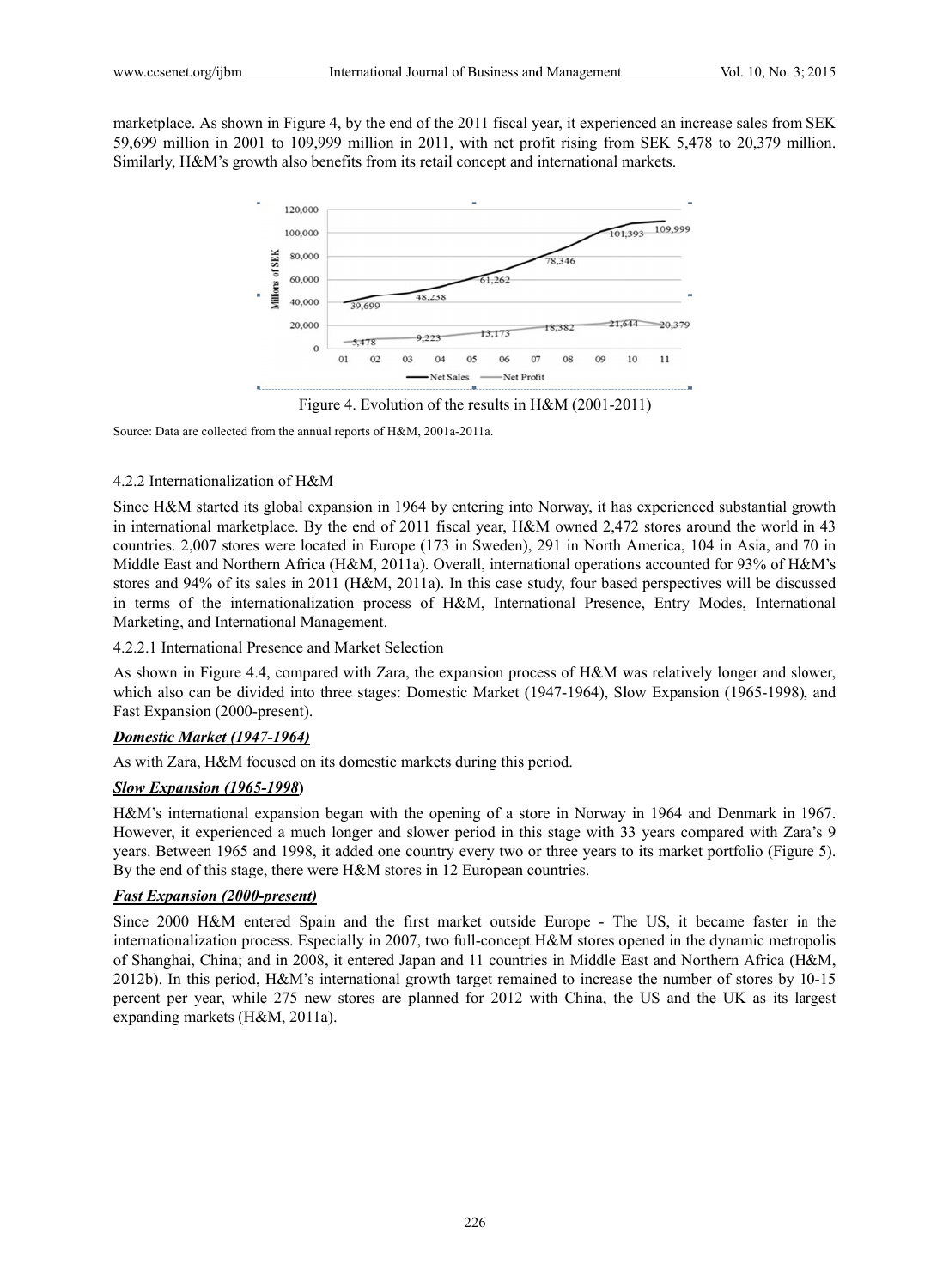

Figure 5. The Expansion Process of H&M (1947-2011)

Source: Data are collected from the annual reports of H&M, 1996a-2011a; and, the official website of H&M, 2012a; 2012b.

#### 4.2.2.2 Market Entry

Two modes of market entry were utilized for H&M's international expansion: franchising and own subsidiaries.

#### **Franchising**

Similarly to Zara, H&M entered 11 countries in Middle East and Northern Africa through franchising agreements with one of the Middle East's leading retailers, M.H. Alshaya (H&M, 2006b). By doing this, H&M is able to bring its fashion to a part of the world where it would not otherwise be possible to establish a presence, using the current H&M wholly-owned subsidiary model (H&M, 2006b). By the end of 2011, 70 franchised stores were operated by H&M, presenting only 1.1% of the total net sales (compared with Zara's 7.9%) (H&M,  $2011a$ ).

#### Own subsidiaries

The current H&M wholly-owned subsidiary model is adopted in the majority of its international markets-26 in Europe, 2 in North America (The US and Canada), and 4 in Asia (Japan, China, South Korea, and Singapore). At the end of 2011, its 2,402 company-owned stores contributed 98.9% of the total net sales, showing a larger percentage than Zara's 87% (H&M, 2011a).

#### 5. Discussion

#### 5.1 Incremental Internationalization Models-H&M

According to Bhardwajet al. (2011) and Chetty & Campbell-Hunt (2004), H&M was characterized as a typical traditional/gradual fast fashion retailer. Based on this traditional model, retailers learn and acquire knowledge on a specific market with time and experience during different stages of the process. As the retailers gain knowledge, their level of commitment to invest in more resources increases, though it is a gradual and incremental process (Jonsson, 2008). More specifically, three perspectives: Knowledge Sharing, Resource-based View, and Psychic Distance, will be discussed within the reality of H&M's internationalization process.

#### 5.1.1 Knowledge Sharing and Entry Mode

Three basic characteristics were described in terms of fast fashion retailers' knowledge sharing and entry mode which applied Incremental Internationalization Models: strong domestic market, Gradual knowledge acquisition, and low risk-taking ability, while H&M only matched part of what the model suggested in this case.

In this case, before resorting to internationalization, H&M built a successful domestic market for supporting its later international decisions, which followed this model. According to the Establishment Chain of U-Model (Johanson & Wiedersheim-Paul, 1975), firms that internationalize utilizing this strategy, emphasize having a strong base in the home market before trading internationally as it helps to maintain financial stability (Chetty & Campbell-Hunt, 2004). In 1947, H&M was founded from a single womenswear store in Viisteras, a small Swedish town, followed by the next store just two years later (H&M, 2012a). As H&M's approach to fashion is well received by the public, the retailer enabled to extend its network of stores to major Swedish cities, such as in Stockholm in 1952 (H&M, 2012a). Therefore, these domestic developments in 17 years (1947-1964) enabled H&M to secure its position in the home market before internationalization. However, over the past 45 years of internationalization, only 6% of the total sales were sourced from its domestic market, accounting for 7% of the total number of stores, while the largest markets in Germany, USA and UK, contributed over 38% of the total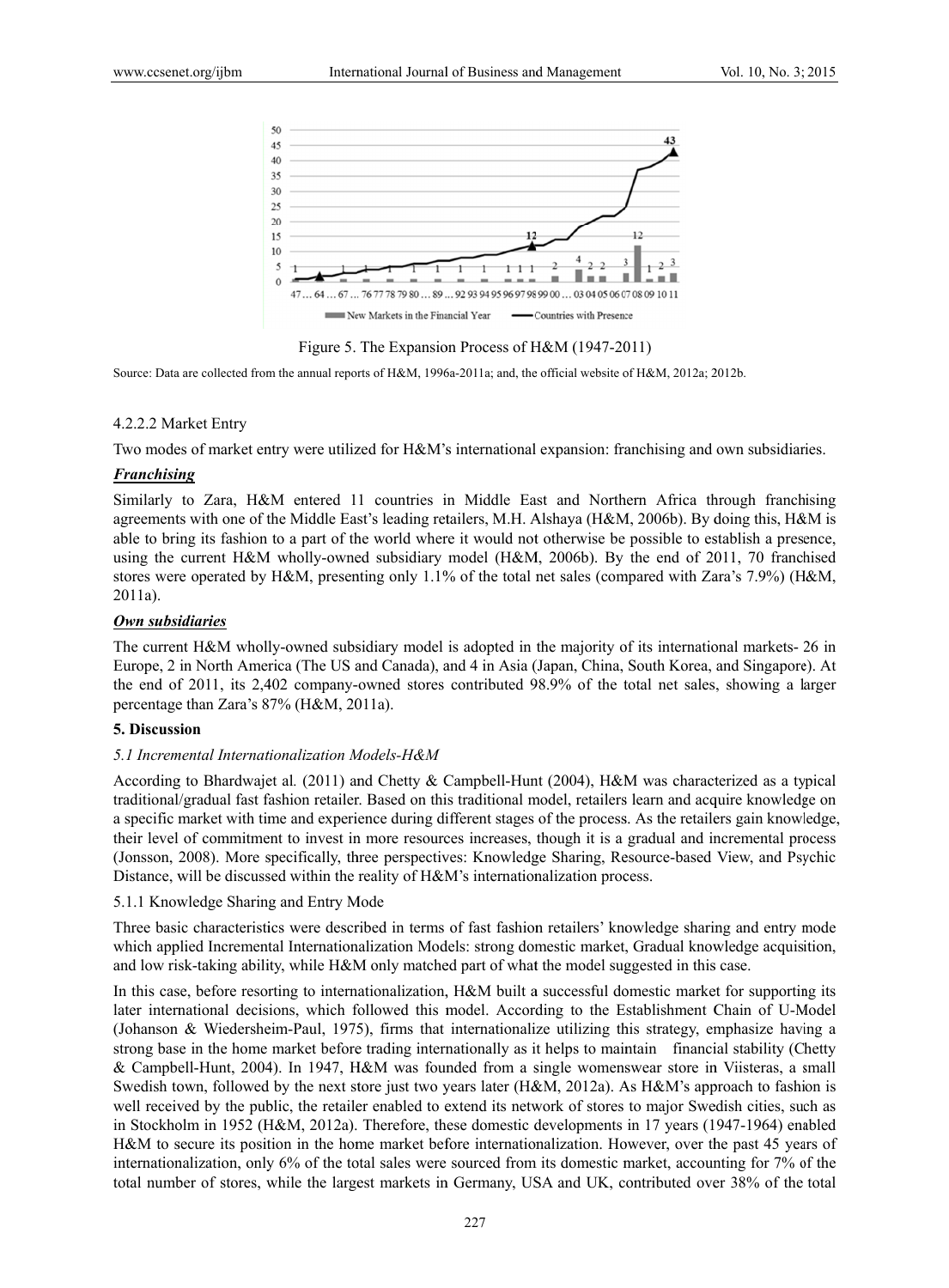sales (H&M, 2011a). This later much smaller home market cannot be considered as a strong support for H&M's recent rapid internationalization process (at least in the last ten years.

Another significant characteristic of the Incremental Internationalization Models assumes a commitment through incremental steps to gradually build on experience and gain knowledge about foreign markets (Johanson & Vahlne, 1977; Chetty & Campbell-Hunt, 2004). In this case, H&M followed this pattern in its slow expansion stage (entering 12 European countries in 33 years), providing the retailer enough time to accumulate overseas experience and identify strategies that can be successful enough to apply to their international operations. Nevertheless, in its later stage - Rapid Expansion (2000-present), H&M broke down this traditional model in its Middle East countries, where it acquired market knowledge from its local partner through franchising agreements. With this previous knowledge gained early, H&M entered 11 Middle East countries in the same year -2008 (H&M, 2012b).

On the other hand, as opposed to what Incremental Internationalization Models suggested, H&M maintained both three types of knowledge sharing (forward, lateral, and reverse) flexibly. For example, regarding the forward knowledge flow, H&M emphasised maintaining a corporate spirit, and therefore all new store employees received a three-week introduction course internally and got assigned a mentor (EMCC Case Studies, 2004). While H&M's lateral knowledge flow allowed stores that opened in a foreign market to share daily information and was responsible for the sales and stock management such as the need for restocking and procurement between stores (H&M, 2011a). However, as store managers were responsible for following new market trends and competitors at a local level, and then reporting these to its central office, to a large extent, H&M benefited from this reverse knowledge flow for acquiring local knowledge and information rapidly in its later expansion stage. Overall, all these three types of knowledge sharing were facilitated by its ICT system from the head office in Stockholm to the individual stores, the central warehouse, and the procurement department/production offices, enabling both front-end and back-end data sharing and integration (H&M, 2011a). This fitted the knowledge flow model, which was characterized by Rapid Internationalization Models (Kim & Hwang, 1992).

Furthermore, H&M was not matching the characteristic of Incremental Internationalization Models in terms of the low risk-taking ability in its internationalization process. In the recent literature, H&M was described as a traditional/gradual fast fashion retailer who avoided risk taking and lacked of knowledge, which resulted in lower-risk entry mode decisions and slow nature of learning process (Bhardwaj et al., 2011; Chetty & Campbell-Hunt, 2004). However, H&M's knowledge sharing established the presence of exchange of firm-specific and local-level knowledge in its international operations, which supported the high-control entry mode internationalization model used by H&M with over 98.9% wholly-owned subsidiaries in foreign markets in 2011 (compared with Zara's 87%) (Meyer et al., 2009; H&M, 2011a; Inditex, 2011a).

#### 5.1.2 Resource-Based View

Regarding the resource-based view of internationalization process, traditional/gradual fast fashion retailers were specified as being partially integrated, developing customized products based on target location, maintaining short-term relationship and accumulating knowledge with time and experience (Chetty & Campbell-Hunt, 2004). In other words, the international objectives of traditional/gradual retailers were considered as firm survival and gaining market share, compared with born-global retailers' competitive advantages, "looking-in" customers, and protecting and exploiting proprietary knowledge (Bell & McNaughton, 2000). In this case, H&M did not fit the Incremental Internationalization Models in terms of its resource-based view.

While H&M was regarded as a traditional/gradual fast fashion retailers that was partially integrated, this case reveals H&M was suggested as fully integrated in the retail concept controlling each level of its supply chain-design, manufacturing, logistics and store management. Focusing on the customer, H&M's design and buying department created the collections centrally, which was fully controlled by the head office in Stockholm (H&M, 2011a). Although over 700 independent suppliers for its manufacturing were located around the world, H&M maintained local production offices in Asia and Europe, aiming to guaranteeing the quality of the products and that manufacturing takes place under good working conditions (H&M, 2011a). This close cooperation with the suppliers benefited H&M's vertical integrated retail concept with high levels of control from the production offices. Furthermore, its back-end integration was created by the central distribution centre located in Germany that served as the transit terminal and where the store managers reports to the head office in Stockholm following new market trends and competitors at a local level (H&M, 2011a; EMCC Case Studies, 2004). Therefore, with this vertical integrated company, H&M controlled each level of its design, production, distribution and sales leading to global competitive advantages: customer orientation, short lead times and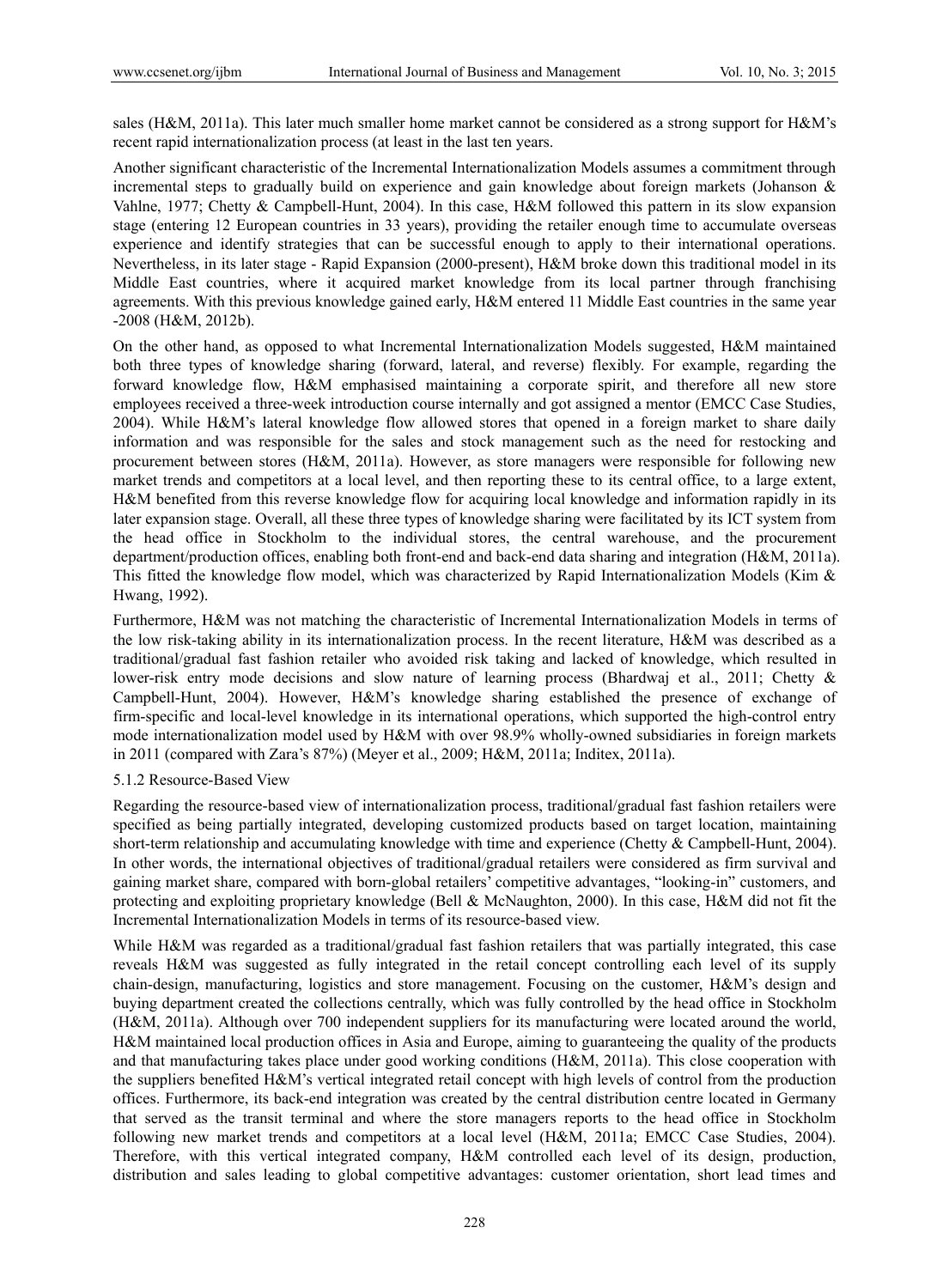cost-efficient production, which did not follow what Incremental Internationalization Models suggested as partially integrated.

Additionally, as opposed to the short-term relationships of traditional/gradual fast fashion retailers, H&M's strong O-specific advantages also resulted from its long-term relationships and networks with the suppliers (Chetty & Campbell-Hunt, 2004). For instance, H&M's code of conduct was maintained as an ethical document to build long-term labour relations with its global suppliers, thereby it was able to exploit economies of scale for lower product costs, and the suppliers had a loyal customer (EMCC Case Studies, 2004).

On the other hand, being different from what has been suggested as a traditional/gradual fast fashion retailers that it would develop customized products based on local level, the O-specific advantages led to H&M's worldwide standardized strategy and limited activities were adapted to the target markets in its internationalization process for protecting and exploiting these proprietary knowledge (Bell & McNaughton, 2000). In this case, it maintained the same basic international marketing format around the world, for example, over 80% of its product range was the same in all markets, and standardized promotion guidelines were transmitted to the individual stores (EMCC Case Studies, 2004; H&M, 2011a).

# 5.1.3 Psychic Distance

In this case, H&M matched the traditional psychic distance model of U-Model in its expansion process (Johanson & Wiedersheim-Paul, 1975). The traditional Incremental Internationalization Models implied that firms enter new markets with successively greater psychic distance (Andersen, 1993; Johanson & Vahlne, 1990). This suggests firms enter a particular market close to and similar to the home country before expanding into more distant and dissimilar markets. In 1964, H&M opened the first store outside Sweden in Norway, which is next to its domestic market with a similar culture with the smallest psychic distance (the greatest sources of influence on Swedish culture came from Denmark, Norway and England in the early Middle Ages) (Hofstede, 1991; H&M, 2012b). Since then, during the early slow expansion stage (1965-1998), all of its 12 new foreign countries (i.e., United Kingdom, Switzerland, Germany, and Netherlands) were within limited psychic distance, similar European culture, and a common language and religion (Hofstede, 1991).

Furthermore, after experiencing 33 years in 12 markets with less psychic distance, H&M began to open stores in two more psychically distant markets in 2000: Spain and the US (H&M, 2012b). As H&M gained knowledge through its vertical integration, it expanded quickly to other more distant and dissimilar markets. In 2007, H&M extended its expansion network into China and Japan. It also entered 11 Middle East countries with a greater psychic distance in 2008 (Hofstede, 1991). It seems that the company lay in the paradox framework of Evans and Mavondo (2002) in this stage, emphasizing that psychic distance is irrelevant for internationalization. However, before entering these greater psychic distance markets (Japan and Middle East countries), H&M gained knowledge from its less psychic distance markets firstly in 33 years (i.e., Norway, Denmark, and Switzerland), and then more distant ones in 7 years (i.e., Spain and the US). Therefore, although it was able to accelerate the internationalization process and move more quickly to psychically distant markets in the later stage, H&M still followed the traditional psychic distance model of U-Model: entering new markets with successively greater psychic distance (Johanson & Wiedersheim-Paul, 1975).

# *5.2 Rapid Internationalization Models-Zara*

Significantly being different from H&M, Zara was considered as a born-global fast fashion retailer by recent literature (Bhardwaj et al*.*, 2011; Caro et al*.*, 2010; Lopez & Fan, 2009). On the basis of Rapid Internationalization Models, Zara was described as maintaining three basic characteristics in terms of its internationalization process: Great knowledge sharing (non-strong domestic market before internationalization; all three types of knowledge sharing; higher risk-taking ability; early experience and knowledge gaining on in life of the firm); competitive resource-based advantages (fully integration; standardisation; long-term relationship and networks with intermediaries); and irrelevant psychic distance (Chetty & Campbell-Hunt, 2004; Bell & McNaughton, 2000). However, in this case, Zara appears not to totally follow the Rapid Internationalization Process.

## 5.2.1 Knowledge Sharing and Entry Mode

In this case, Zara did not follow the born-global model in its early internationalization process (1988-1997) with previous successful domestic market's support and incremental/gradual steps on experience and knowledge acquisition, while the company matched the model in the later aggressive expansion stage since 1998.

Before trading internationally (1988), Zara had a strong base in the home market for maintaining a financial stability, following the Establishment Chain of U-Model instead born-global model (Johanson &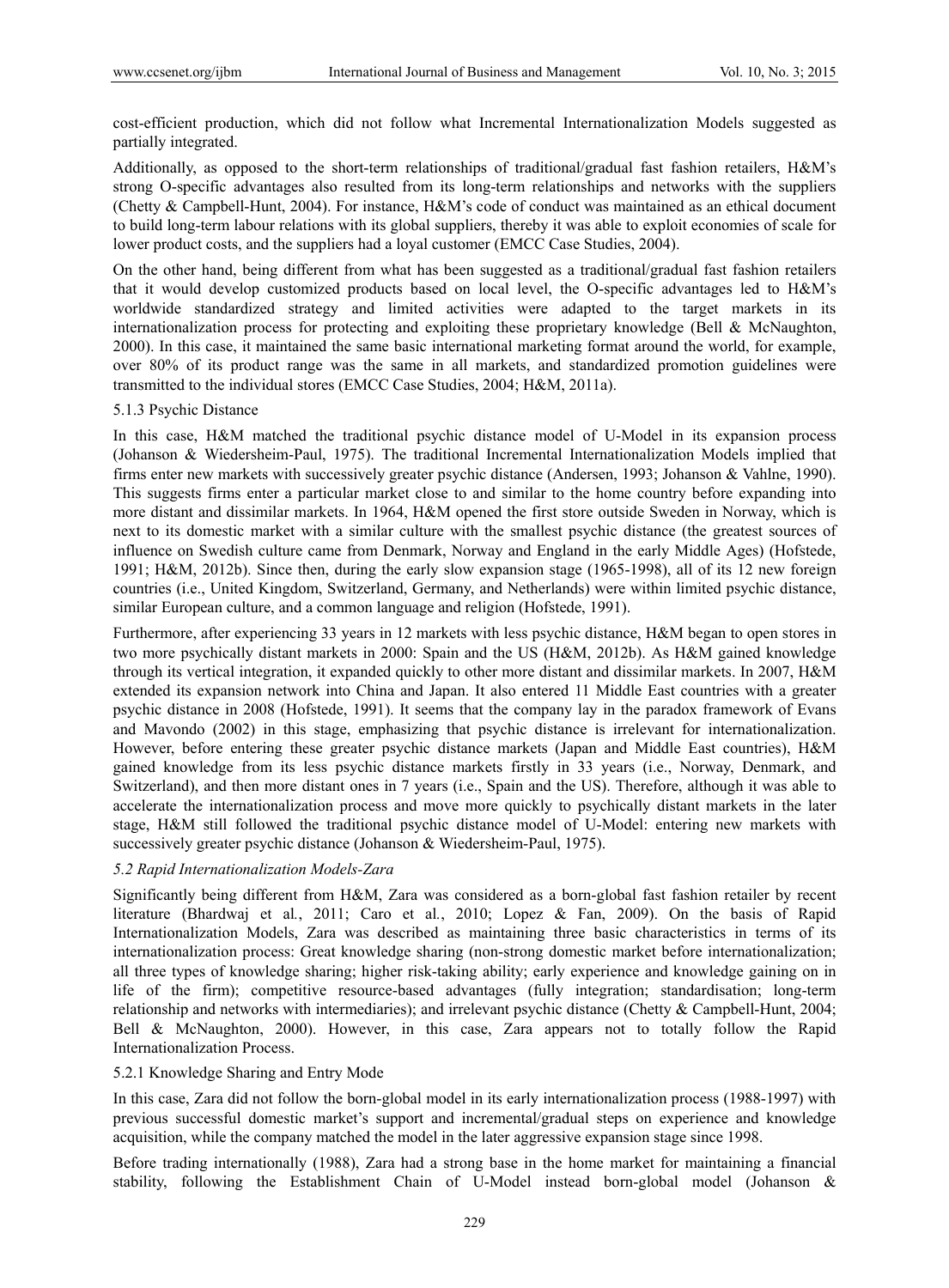Wiedersheim-Paul, 1975). On the one hand, since its foundation in 1975, Zara's approach to fashion was well received by the domestic market, enabling the retailer to extend its network of stores to major Spanish cities (Inditex, 2012a). These developments in domestic markets (13 years) before going international, to a large extent, benefited its early slow internationalization stage (1988-1997). On the other hand, between 1985 and 1987, Inditex's manufacturers devoted their entire output to Zara, which laid the foundations for a distribution system that can meet the needs of its expected rapid pace of global growth (Inditex, 2012a).

Additionally, during its early slow internationalization stage, instead of utilizing born-global model, Zara also adopted the stage model for gaining experience and knowledge: acquiring experience and knowledge about foreign markets through incremental steps (Bell & McNaughton, 2000). Between 1988 and 1997, it only added one or two countries per year to its market portfolio (at a median distance of about 3,000 kilometres from Spain), which guaranteed the company enough time to accumulate local experience and knowledge.

Nevertheless, after nine years initial movement, Zara entered into an aggressive internationalization stage (1998-present), which applied to the born-global model with greater knowledge sharing, high risk-taking ability and early experience and knowledge gaining on in life of the firm (Bhardwaj et al*.*, 2011).

Firstly, as born-global model suggested, Zara maintained both three types of knowledge sharing (forward, lateral, and reverse) in international activities. Forward knowledge flows, for example, could be created through the IT system for transmitting information of product design collections or corporate decisions to its individual stores around the world (Inditex, 2012a). While Zara's later rapid internationalization process may, to a large extent, benefit from the reverse knowledge sharing, which fitted what the knowledge flow model suggested that reverse knowledge flow is more important for successful globalization (Kogut & Zander, 1992; Jonsson, 2008). Zara's reverse-flow was created via its worldwide IT system for exchange information from individual stores to headquarters, especially retailing store manager's and trend spotter's daily reports, representing as "a vehicle for gathering market information, sending feedback to design teams and reporting on trends requested by customers" (Inditex, 2012a, p. 8). These three knowledge flows allowed both explicit and tacit knowledge (i.e., specific knowledge of product sales, customer reaction to new products and local trends) to be exchanged from the foreign units, back through the home office and then back out to the foreign units, and thus generated a combination of benefits for Zara including its transaction-specific types of overseas knowledge (Kim & Hwang, 1992).

Secondly, with these unique knowledge sharing capabilities, Zara was able to adopt high-control and high-risk internationalization entry strategy with 87% of the total number of stores in foreign markets through wholly-owned subsidiaries in 2011 (Inditex, 2011a). Furthermore, after developing experience operating locally, Zara increased the ownership in its franchising (i.e., Turkey, Russia, and Kazakhstan) and joint venture (i.e., Germany, Italy) agreements for a higher level of control, which fitted what born-global model suggested that higher risk-taking would result in adapting and innovating in new environments more quickly (Chetty & Campbell-Hunt, 2004).

Finally, as opposed to gaining experience and knowledge about foreign markets incrementally in traditional/gradual fast fashion retailers, Zara added 6 countries on average per year to its market portfolio (71 new markets in 12 years) during its aggressive internationalization stage (1998-present), which resulted in acquiring knowledge at a local level for the next new market. Furthermore, it was able to acquire the prior experience and knowledge early on in life of the firm through its partnerships with franchising and joint ventures agreements in foreign countries with more cultural differences or administrative barriers. Therefore, in terms of acquiring specific knowledge and experience, Zara fitted the born-global model in its aggressive internationalization stage (1998-present).

#### 5.2.2 Resource-Based View

In this case, Zara partly followed the resource-based view of born-global fast fashion retail internationalization model with a fully integrated and long-term relationship with some particular intermediaries for experiential knowledge acquisition, while the company kept parts of its adaptations to international activities, which was different from the born-global model's view (Bell & McNaughton, 2000; Chetty & Campbell-Hunt, 2004).

Following the born-global model, although both Zara and H&M were characterized as vertically integrated, fitting the born-global internationalization model, they achieved this fully integration through different types of supply chain models (Fernie & Perry, 2011). H&M fully outsourced production but maintained a fully integrated design, logistics system and retailing stores through utilizing ICT-system linking with its central office in Stockholm. Zara kept control of a large proportion of its fashion products through company-owned factories to achieve vertical integration. Therefore, as the born-global model suggested, Zara's vertical integrated retail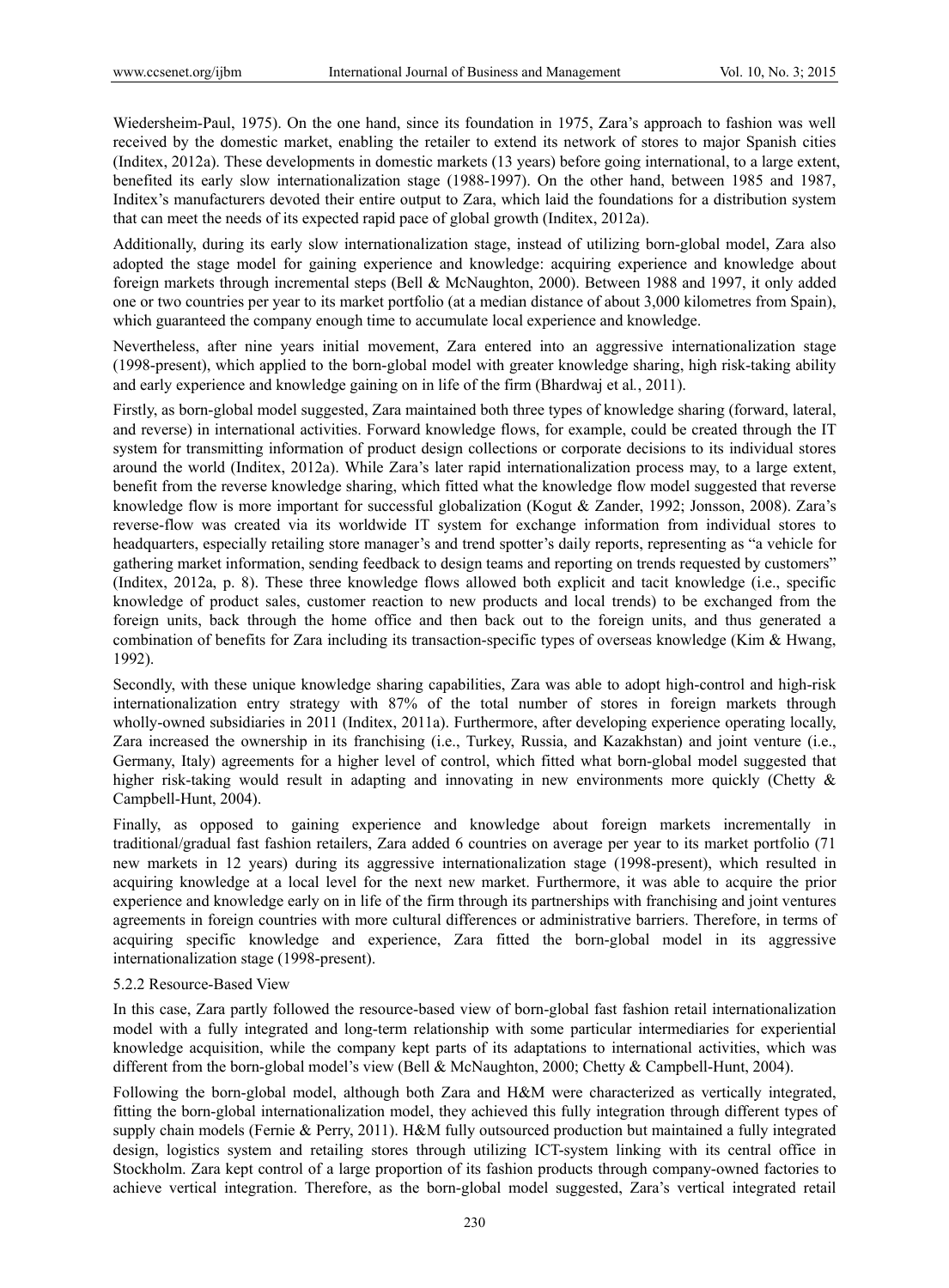concept resulted in unique competitive advantages: updating merchandise to customer tastes in the shortest time – "new garments land in stores twice weekly" (Inditex, 2012a, p. 6).

On the other hand, rather than entirely correlating with the born-global model, Zara combined different parts of the standardization and adaptation concepts in its international retailing operations, although its parent company - Inditex used the same basic format in all fashion concepts for protecting its strong O-specific resources. For instance, it selected market entry through following the standard procedures in a commercial team from headquarters to study a specific entry opportunity, while the actual application of this template for market analysis varied somewhat from country to country (i.e., the opening of the first store in New York for informational purposes) (Ghemawat & Nueno, 2006). Furthermore, compared with H&M's high-level standardization, Zara adapted its prices and positions globally on the basis of different market characteristics, but standardized its product designs and promotion (Inditex, 2012a).

Additionally, being partly associated with the born-global model, Zara just maintained long-term relationships with intermediaries (i.e., franchising and joint venture partners) in some particular countries to acquire experiential knowledge during its aggressive internationalization stage (1998-present), instead of waiting to accumulate the knowledge itself, while it took incremental steps to gain knowledge from foreign markets with time and experience in the early slow internationalization stage (1988-1997).

#### 5.2.3 Psychic Distance

In this case, instead of entirely correlating with the born-global model, Zara followed the traditional psychic distance model of U-Model in its slow internationalization stage (1988-1997), while it maintained relatively weakened correlation between the entered foreign markets and psychic distance in the later aggressive expansion process (1998-present) (Johanson & Wiedersheim-Paul, 1975).

During the slow internationalization stage (1988-1997), with the classic psychic distance model of Johanson and Vahlne (1975; 1977; 1990; 2009), Zara first expanded into geographically and/or psychologically proximate markets with a minimum level of socio-economic development, before expanding into more distant and dissimilar markets. In 1988, Zara began international expansion with the opening of a store in Portugal, which was a familiar market due to its geographical and cultural proximity to Spain (Hofstede, 1991). Between 1988 and 1997, it entered one or two countries per year (at a median distance of about 3,000 kilometres from Spain), such as in 1990 France –"a geographically contiguous country and a starting point for the later expansion in Northern Europe-Belgium and Sweden in 1994". In 1992 it entered Mexico – "though geographically distant, was culturally close to the home country, and provided with a reference of the South American market" (Lopez & Fan, 2009, p. 10).

As Zara gained knowledge through its backwards integration and early internationalization, it expanded rapidly (since 1998) to other foreign markets with less cultural or geographical proximity. As the traditional model suggested that after entering geographically and/or psychologically proximate markets, expansion would move to more distant markets (Johanson & Vahlne, 1975; 1977; Andersen, 1993), Zara seemed to follow this model. However, another crucial characteristic of the traditional model was described that this process should be operated in a gradual manner (O'Grady  $\&$  Lane, 1996). In this case, during the later aggressive expansion process, Zara was able to significantly accelerate the process for entering greater psychically distant markets, and then extended its stores networks rapidly in those countries, such as China (101 stores in 5 years) and South Korea (34 stores in 3 years). Therefore, instead of entirely correlating with the traditional or born-global model, Zara's international strategy combined the divide between the classic psychic distance model of Johanson & Vahlne (1975; 1977) and the paradox framework of O'Grady & Lane (1996) and Evans & Mavondo (2002).

## *5.3 Summary of H&M and Zara in Two Models*

In conclusion, two conclusions can be drawn in this discussion. Firstly, both H&M and Zara did not entirely correlate with the expectations of Incremental and Rapid Internationalization Models, which appears to be significantly different from what have mentioned in the Literature Review that concluded that Zara was a born-global fast fashion retailer and H&M was a traditional/gradual global one. Secondly, another conclusion is that in these two representative fast fashion retailers, Rapid Internationalization Models were not adopted completely independently, while to a large extent, Incremental Models were still relevant, especially in their early expansion stages.

#### **6. Conclusion**

This research has looked into two internationalization process models - Incremental and Rapid Internationalization - in terms of fast fashion retailing. It aimed to critically introduce and discuss how two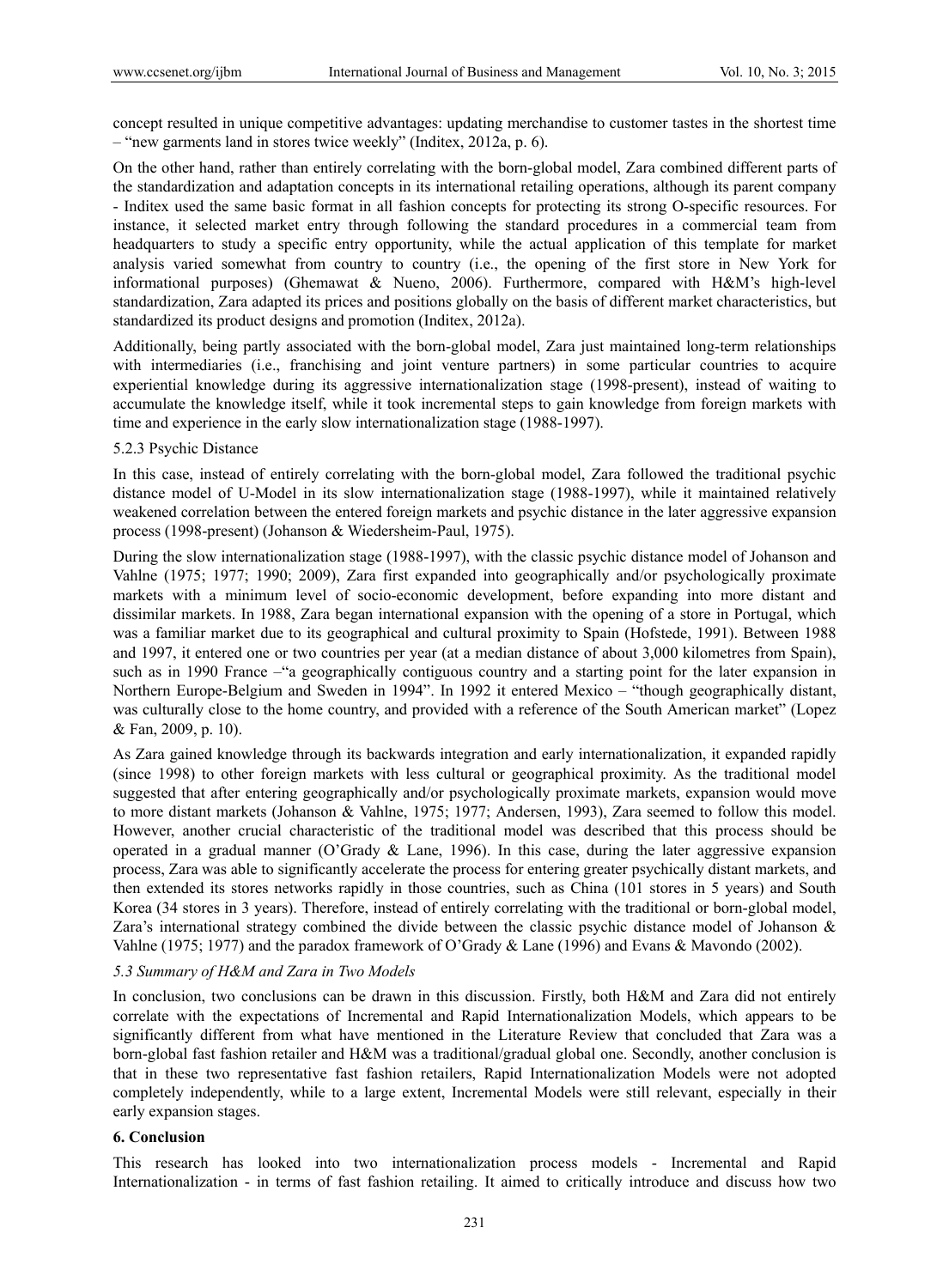representative global fast fashion retailers - H&M and Zara - align with these two models through a multiple-case study. Based on this, two conclusions can be drawn in this research. Firstly, both H&M and Zara did not entirely correlate with the expectations of Incremental and Rapid Internationalization Models. This appears to be significantly different from what has been mentioned in the literature review, which concluded that Zara was a born-global fast fashion retailer and H&M was a traditional/gradual global one. Secondly the two fast fashion retailers adoption of the Rapid Internationalization Models were not adopted completely independently; while to a large extent, the Incremental Models were still relevant, especially in their early expansion stages. These findings remain speculative and provocative and would therefore contribute to the existing literatures in fast fashion retailing.

In this case, H&M did not entirely align with Incremental Internationalization Models as a traditional/gradual fast fashion retailer in the recent research (Bhardwajet al*.*, 2011; Chetty & Campbell-Hunt, 2004), but involved part of Rapid Models. H&M's successful domestic market strategy before going international, the gradual experience and knowledge acquisition during early slow expansion stage (1965-1998), and utilizing the traditional psychic distance model (Johanson & Vahlne, 1975; 1977) in its expansion process are characterized in the gradual model. On the other hand, H&M also maintained several differences from this traditional model, such as a vertical integrated retail concept, strong O-specific competitive advantages, high risk-taking ability of entry mode, and short-term relationships and networks with its suppliers, which enabled the company's later fast internationalization process.

Compared with H&M, a relatively larger proportion of Zara's international activities and strategies aligned with the expectations of Rapid Internationalization Models as a born-global fast fashion retailer, while part of it remained relevant with the Incremental Models. Zara achieved all three types of knowledge sharing (forward, lateral, and reverse) with O-specific competitive advantages, which enabled its high risk-taking ability of entry mode and later aggressive internationalization. However, in the beginning of its internationalization, Zara still followed the traditional stage model for gaining knowledge about foreign markets through incremental steps to gradually build on experience and entering new markets with successively greater psychic distance.

Therefore, instead of entirely correlating with the traditional or born-global model in recent literature, both H&M and Zara combined the divide between two models, and appeared to adopt the traditional stage model in their early process, which suggested that stage model was still relevant.

#### **References**

Alexander, N. (1997). *International Retailing*. Oxford: Blackwell.

- Andersen, O. (1993). On the internationalization process of firms: A critical analysis. *Journal of International Business Study*, *24*(2), 209-231. http://dx.doi.org/10.1057/palgrave.jibs.8490230
- Anderson, T. J. (2000). Strategic planning, autonomous actions and corporate performance. *Long Range Planning*, 33, 184-200. http://dx.doi.org/10.1016/s0024-6301(00)00028-5
- Arnold, S. J., & Fernie, J. (2000). Wal-Mart in Europe: prospects for the UK. *International Marketing Review*, *17*(4/5), 416-432. http://dx.doi.org/10.1108/02651330010339932
- Autio, E., Sapienza, H., & Almeida, J. (2000). Effects of age at entry, knowledge intensity, and imitability in international growth. *Academy of Management Journal*, *43*(5), 909-924. http://dx.doi.org/10.2307/1556419
- Barnes, L., & Lea-Greenwood, G. (2006). Fast fashioning the supply chain: Shaping the research agenda. *Journal of Fashion Marketing and Management*, *10*(1), 259-271. http://dx.doi.org/10.1108/13612020610679259
- Bell, J. (1995). The internationalization of small computer software firms-A further challenge to "stage" theories. *European Journal of Marketing*, *29*(8), 60-75. http://dx.doi.org/10.1108/03090569510097556
- Bell, J., & McNaughton, R. (2000). "Born Global" firms: A challenge to public policy in support of internationalization. In J., Pels & D. W., Stewart (Eds.), *Marketing in Global Economy, Proceedings* (pp. 175-185). Buenos Aires: American Marketing Association (AMA). http://dx.doi.org/10.4337/9780857938046.00020
- Bhardwaj, V., & Fairhurst, A. (2010). Fast fashion: response to changes in the fashion industry. *International Review of Retail, Distribution & Consumer Research*, *20*(1), 165-173. http://dx.doi.org/10.1080/09593960903498300
- Bhardwaj, V., Eickman, M., & Runyan, R. C. (2011). A case study on the internationalization process of a "born-global" fashion retailer. *International Review of Retail, Distribution & Consumer Research*, *21*(3),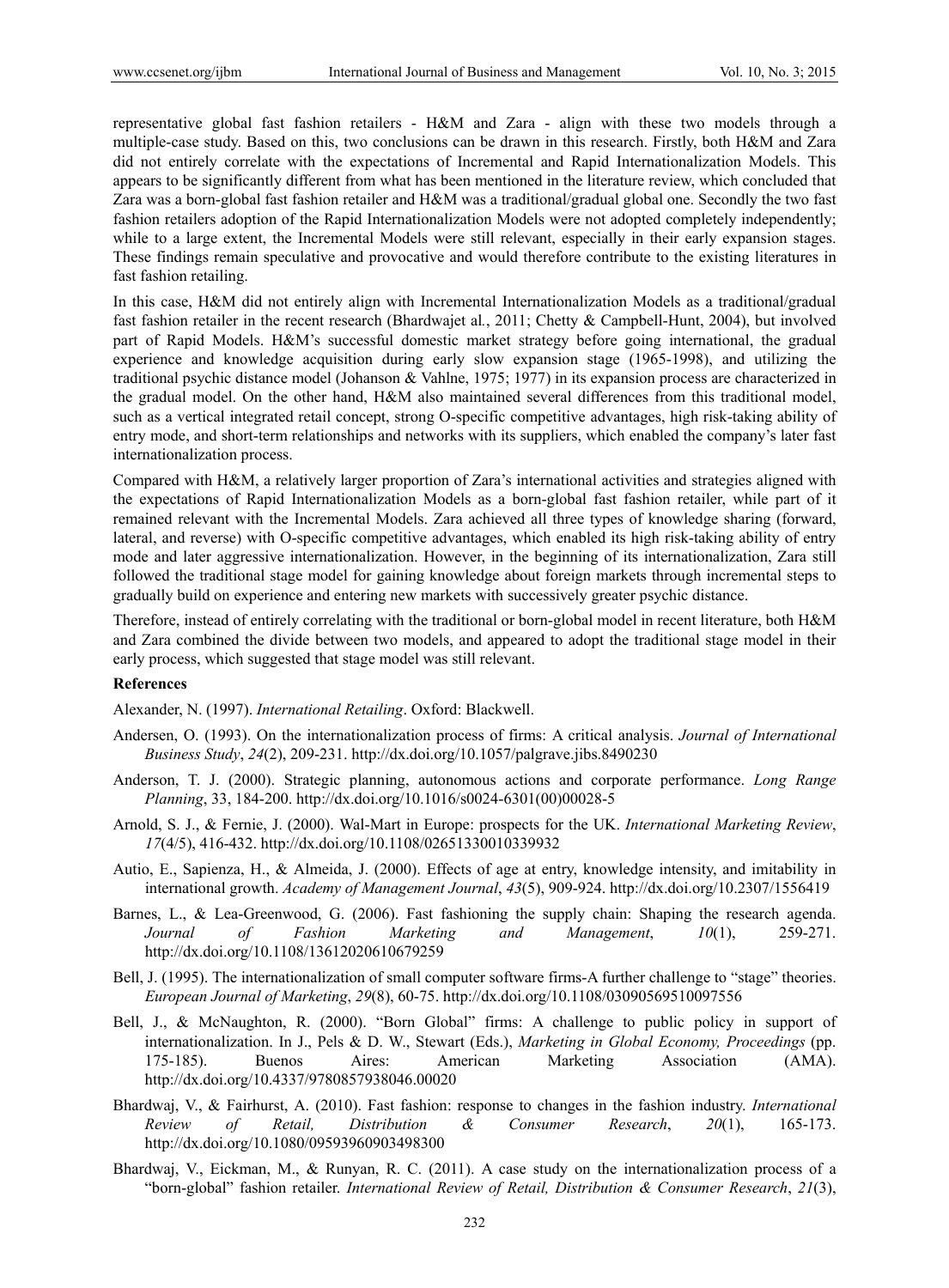293-307. http://dx.doi.org/10.1080/09593969.2011.578804

- Bryman, A., & Bell, E. (2011). *Business research methods*. Oxford: Oxford University Press.
- Burt, S. L. (2002). International retailing. In P. J., McGoldrick (Ed.), *Retail Marketing*. Maidenhead: McGraw-Hill.
- Cachon, G. P., & Swinney, R. (2011). The Value of Fast Fashion: Quick Response, Enhanced Design, and Strategic Consumer Behaviour. *Management Science*, *57*(4), 778-795. http://dx.doi.org/10.1287/mnsc.1100.1303
- Caro, F., Gallien, J., Díaz, M., García, J., Corredoira, J. M., Montes, M., Ramos, J. A., & Correa, J. (2010). Zara Uses Operations Research to Reengineer Its Global Distribution Process. *Interfaces*, *40*(1), 71-84. http://dx.doi.org/10.1287/inte.1090.0472
- Chetty, S., & Campbell-Hunt, C. (2004). A Strategic Approach to Internationalization: a Traditional Versus a "Born Global" Approach. *Journal of International Marketing*, *12*(1), 57-81. http://dx.doi.org/10.1509/jimk.12.1.57.25651
- Crick, D., & Jones, M. V. (2000). Small high-technology firms and international high-technology markets. *Journal of International Marketing*, *8*(2), 63-85. http://dx.doi.org/10.1509/jimk.8.2.63.19623
- Crick, D., & Spence, M. (2005). The internationalisation of "high performing" UK high-tech SMEs: a study of planned and unplanned strategies. *International Business Review*, *14*(2), 167-185. http://dx.doi.org/10.1016/j.ibusrev.2004.04.007
- Cuervo-Cazurra, A., Maloney, M., & Manrakhan, S. (2007). Causes of the difficulties in internationalization. *Journal of International Business Studies*, *38*, 709-725. http://dx.doi.org/10.1057/palgrave.jibs.8400295
- Cyert, R. D., & March, J. G. (1963). *A behavioral theory of the firm*. Englewood Cliffs, NJ: Prentice Hall. http://dx.doi.org/10.2307/2091213
- Doyle, S. A., Moore, C. M., & Morgan, L. (2006). Supplier management in fast moving fashion retailing. *Journal of Fashion Marketing and Management*, *10*(3), 272-281. http://dx.doi.org/10.1108/13612020610679268
- Dunning, J. H. (1981). *International Production and the Multinational Enterprise*. London: Allen &Unwin. http://dx.doi.org/10.2307/2232466
- Dunning, J. H. (1988). The Eclectic Paradigm of International Production: A Restatement and Some Possible Extensions. *Journal of International Business Studies*, *19*(1), 1-31.http://dx.doi.org/10.1057/palgrave.jibs.8490372
- Dunning, J. H. (2000). The eclectic paradigm as an envelope for economic and business theories of MNE activity. *International Business Review*, *9*, 163-199. http://dx.doi.org/10.1016/s0969-5931(99)00035-9
- European Monitoring Centre on Change (EMCC) Case Studies. (2004). *Industrial change in the textiles and leather sector: Hennes & Mauritz*. European Foundation for the Improvement of Living and Working Conditions.
- Evans, J., & Mavondo, F. T. (2002). Psychic distance and organizational performance: An empirical examination of international retailing operations. *Journal of International Business Studies*, *33*(3), 515-532. http://dx.doi.org/10.1057/palgrave.jibs.8491029
- Fernie, J., & Perry, P. (2011). The International Fashion Retail Supply Chain. In J., Zentes, B., Swoboda& D., Morschett, (Eds.), *Case Studies in International Management* (pp. 279-298). http://dx.doi.org/10.1007/978-3-8349-6793-0\_16
- Fernie, J., Hahn, B., Gerhard, U., Pioch, E., & Arnold, S. (2006). The Impact of Wal-Mart's Entry into The German and UK Grocery Markets. *Agribusiness*, *22*(2), 247-266. http://dx.doi.org/10.1002/agr.20083
- Franks, J. (2000). Supply chain innovation. *Work Study*, *49*(4), 152-155. http://dx.doi.org/10.1108/00438020010330484
- Gabrielsson, M., & Alobaidi, Z. (2004). Pricing strategies of born global. In F., McDonald, M., Mayer & T., Buck (Eds.), *The process of internationalization* (pp. 232-252). New York: Palgrave Macmillan.
- Ghemawat, P., & Nueno, J. L. (2006). *Zara: Fast Fashion*. Boston: Harvard Business School Press.
- Govindarajan, V., & Gupta, A. (2001). *The Quest for Global Dominance*. San Francisco: Jossey-Bass.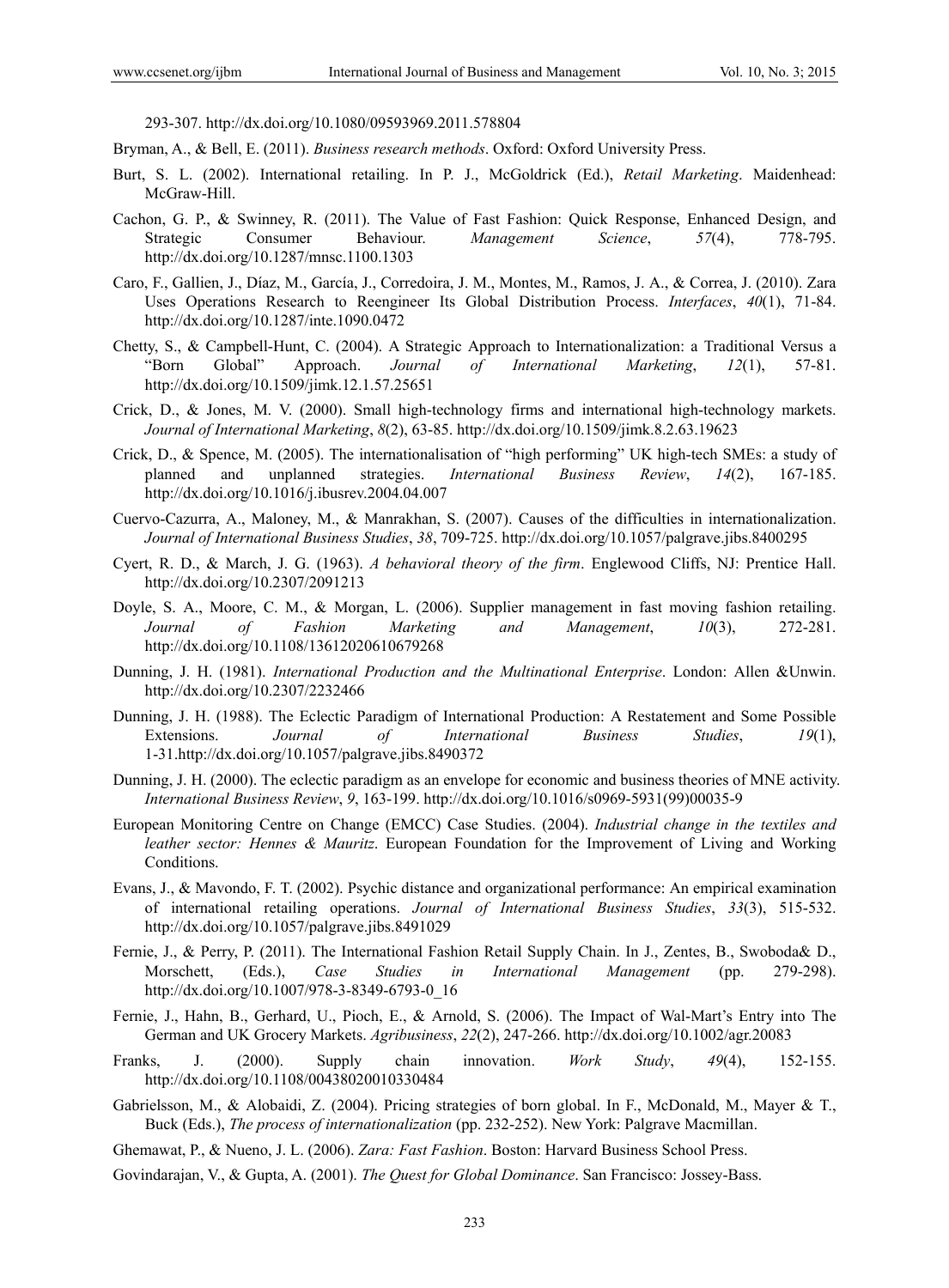- Guercini, S., & Runfola, A. (2004). Sourcing Strategies in Clothing Retail Firms: Product Complexity versus Overseas Supply Chain. *Journal of Customer Behaviour*, *3*(3), 305-334. http://dx.doi.org/10.1362/147539204323366417
- H&M. (1996a-2011a). *Annual Report H&M*. Stockholm, Sweden: Hennes & Mauritz AB.
- H&M. (2006b). *First Two H&M Stores Open in Dubai*. Retrieved from http://about.hm.com/content/hm/NewsroomSection/en/NewsRoom/NewsroomDetails/229539.html
- H&M. (2012a). *Our history*. Retrieved from http://about.hm.com/content/hm/AboutSection/en/About/Facts-About-HM/People-and-History/Our-History. html
- H&M. (2012b). *Europe, Asia, Middle East & Northern Arica, and North America*. Retrieved from http://about.hm.com/content/hm/AboutSection/en/About/Facts-About-HM/About-HM/Sales-Markets/Europ e.html
- H&M. (2012c). *Global expansion*. Retrieved from http://about.hm.com/content/hm/AboutSection/en/About/Facts-About-HM/About-HM/Expansion-Strategy. html
- Hair, J. F., Babin, B., Money, A. H., & Samouel, P. (2003). *Essentials of Business Research Methods*. New York: John Wiley.
- Hedlund, G., & Kverneland, A. (1985). Are strategies for foreign market entry changing? The case of Swedish investments in Japan. *International Studies of Management and Organization*, *15*(2), 41-59.
- Helfferich, E., Hinfelaar, M., & Kasper, H. (1997). Towards a clear terminology on international retailing. *International Review of Retail, Distribution & Consumer Research*, *7*(3), 287-307. http://dx.doi.org/10.1080/095939697343030
- Hofstede, G. (1991). *Cultures and Organizations: Software of the Mind*. London: McGraw-Hill, CA: Sage Publications. http://dx.doi.org/10.2307/2393257
- ICFAI Centre for Management Research. (2008). *H&M's Supply Chain Management Practices*. ICMR Case Collection.
- Inditex. (1998a-2011a). *Inditex Annual Report 1998-2011*. A Coruña, Spain: Inditex S.A. Retrieved from http://www.inditex.com/en/shareholders\_and\_investors/investor\_relations/annual\_reports/
- Inditex. (2005). *Inditex raises to 100% its stake in Zara Japan*. Retrieved from http://www.inditex.com/en/press/press\_releases/extend/00000439
- Inditex. (2006a). *Inditex acquires the full share capital in its Italian subsidiaries*. Retrieved from http://www.inditex.com/en/press/press\_releases/extend/00000540
- Inditex. (2006b). *Inditex has reached an agreement to raise its stake in Zara Deutschland to 78%*. Retrieved from http://www.inditex.com/en/press/press\_releases/extend/00000462
- Inditex. (2006c). *Inditex reaches an agreement to acquire Zara's franchise in Russia*.Retrieved from http://www.inditex.com/en/press/press\_releases/extend/00000447
- Inditex. (2008). *Zara opens its first stores in South Korea*. Retrieved from http://www.inditex.com/en/press/press\_releases/extend/00000615
- Inditex. (2010). *Inditex's international expansion reaches a new milestone with the launch of the first Zara store in India*. Retrieved from http://www.inditex.com/en/press/press\_releases/extend/00000788
- Inditex. (2012a). *Inditex Press Kit*. A Coruña, Spain: Inditex S.A. Retrieved from http://www.inditex.com/en/press/information/press\_kit
- Inditex. (2012b). *Zara Opens Its New Global Concept Store on New York City's Fifth Avenue*. Spain: Inditex S.A. Retrieved that the contract of the contract of the contract of the contract of the contract of the contract of the contract of the contract of the contract of the contract of the contract of the contract of the contract of

http://www.inditex.com/en/shareholders\_and\_investors/investor\_relations/press\_releases/extend/00000910

- Johanson, J., & Vahlne, J. E. (1977). The Internationalization Process of the Firm-A Model of Knowledge Development and Increasing Foreign Market Commitments. *Journal of International Business Studies*, *8*(1), 23-32. http://dx.doi.org/10.1057/palgrave.jibs.8490676
- Johanson, J., & Vahlne, J. E. (1990). The mechanism of internationalization. *International Marketing Review*,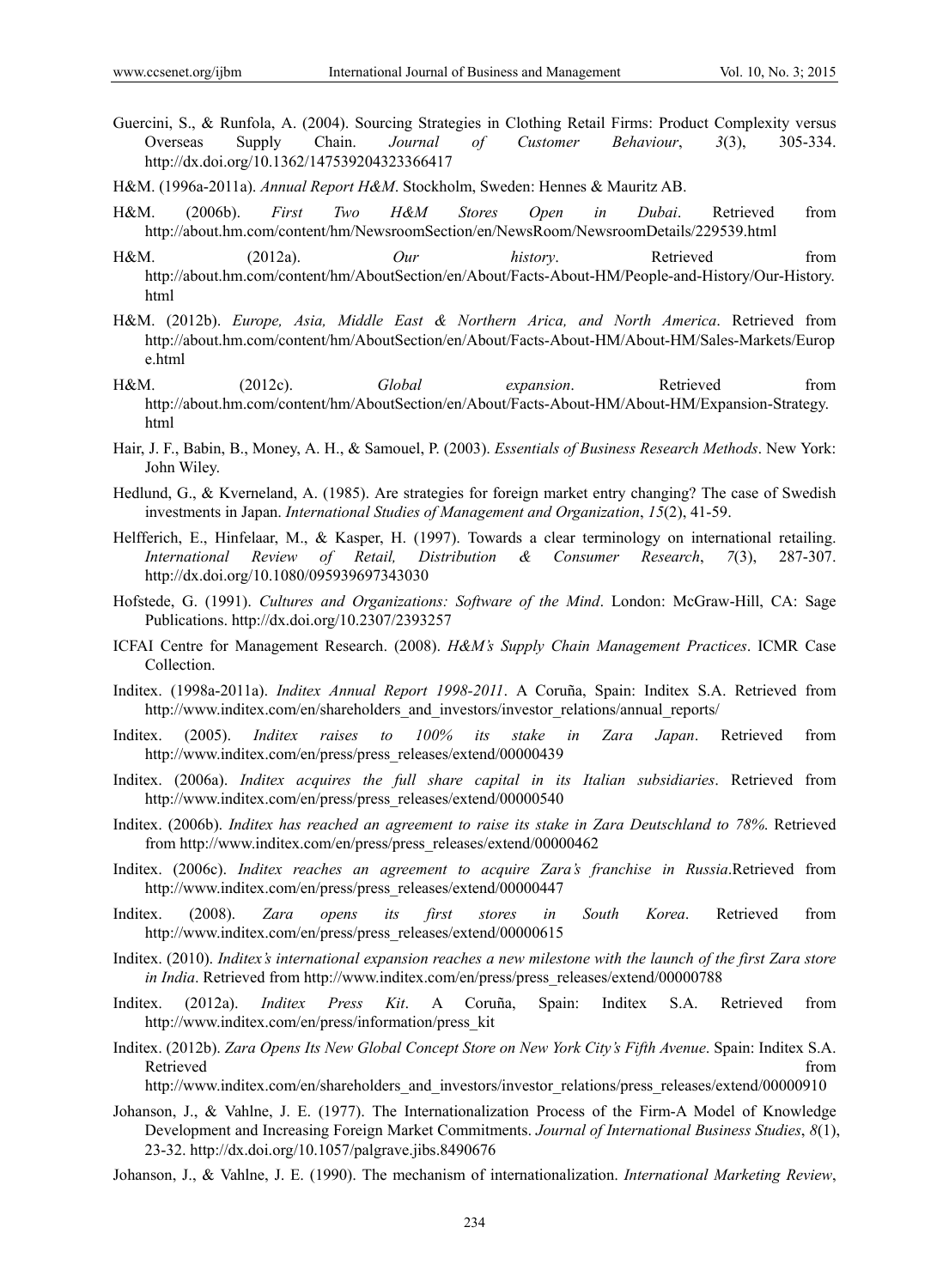*7*(4), 11-24. http://dx.doi.org/10.1007/978-0-585-27290-0\_2

- Johanson, J., & Vahlne, J. E. (2009). The Uppsala internationalization process model revisited: From liability of foreignness to liability of outsidership. *Journal of International Business Studies*, *40*(9), 1411-1431. http://dx.doi.org/10.1057/jibs.2009.24
- Johanson, J., & Widersheim-Paul, F. (1975). The Internationalization of the firm: Four Swedish cases.*Journal of Management Studies*, *12*(3), 305-322. http://dx.doi.org/10.1111/j.1467-6486.1975.tb00514.x
- Jones, M. V., & Dimitratos, P. (2004). *Emerging Paradigms in International Entrepreneurship*. Cheltenham, UK: Edward Elgar Publisher. http://dx.doi.org/10.4337/9781845420635
- Jonsson, A. (2008). A transnational perspective on knowledge sharing: Lessons learned from IKEA's entry into Russia, China, and Japan. *The International Review of Retail, Distribution, and Consumer Research*, *18*(1), 17-44. http://dx.doi.org/10.1080/09593960701778044
- Kim, W. C., & Hwang, P. (1992). Global strategy and multinational's entry mode choice. *Journal of International Business Studies*, *25*(3), 513-535. http://dx.doi.org/10.1057/palgrave.jibs.8490258
- Kling, K., & Goteman, I. (2003). IKEA CEO Anders Dahlvig on international growth and IKEA's unique corporate culture and brand identity. *Academy of Management Executive*, *17*(1), 31-45. http://dx.doi.org/10.5465/ame.2003.9474809
- Knight, G. A., & Cavusgil, S. T. (1996). The born global firm: A challenge to traditional internationalization theory.*Advances in International Marketing*, *8*, 11-26.
- Kogut, B., & Zander, U. (1992). Knowledge of the firm, combinative capabilities, and the replication of technology. *Organization Science*, *3*(3), 383-397. http://dx.doi.org/10.1287/orsc.3.3.383
- Li, L., Li, D., & Dalgic, T. (2004). Internationalization Process of Small and Medium-sized Enterprises: Toward a Hybrid Model of Experiential Learning and Planning. *Management International Review*, *44*(1), 93-116.
- Loane, S., Bell, J., & McNaughton, R. (2007). A cross-national study on the impact of management teams on the rapid internationalization of small firms. *Journal of World Business*, *42*(4), 489-504. http://dx.doi.org/10.1016/j.jwb.2007.06.009
- Lopez, C., & Fan, Y. (2009). Internationalization of the Spanish Fashion Brand Zara. *Fashion Marketing and Management, 13*(2), 279-296. http://dx.doi.org/10.1108/13612020910957770
- Madsen, T. K., & Servais, P. (1997). The internationalization of born globals: An evolutionary perspective. *International Business Review, 6*(6), 561-583. http://dx.doi.org/10.1016/s0969-5931(97)00032-2
- Madsen, T. K., Rasmussen, E., & Servais, P. (2000). Differences and Similarities between Born Globals and Other Types of Exports. *Advances in International Marketing*, *10*, 247-265. http://dx.doi.org/10.1016/s1474-7979(00)10013-4
- Mathews, J., & Zander, I. (2007). The international entrepreneurial dynamic of accelerated internationalization. *Journal of International Business Studies*, *38*(3), 387-403. http://dx.doi.org/10.1057/palgrave.jibs.8400271
- McDougall, P. P., Shane, S., & Oviatt, B. M. (1994). Explaining the formation of international new ventures: The limits of theories from international business research. *Journal of Business Venturing*, *9*(6), 469-487. http://dx.doi.org/10.1016/0883-9026(94)90017-5
- Meyer, K. E., Wright, M., & Pruthi, S. (2009). Managing Knowledge in Foreign Entry Strategies: A Resource-Based Analysis. *Strategic Management Journal*, *30*(5), 557-574. http://dx.doi.org/10.1002/smj.756
- Mezias, J. M. (2002). Identifying liabilities of foreignness and strategies to minimize their effects: the case of labour lawsuit judgments in the United States. *Strategic Management Journal*, *23*(3), 229-244. http://dx.doi.org/10.1002/smj.220
- Nadkarni, S., & Perez, P. (2007). Prior conditions and early international commitment : The Mediating Role of Domestic Mindset. *Journal of International Business Studies*, *38*(1), 160-176. http://dx.doi.org/10.1057/palgrave.jibs.8400248
- Nonaka, I. (1994). A dynamic theory of organizational knowledge creation. *Organization Science*, *5*(1), 14-37. http://dx.doi.org/10.1287/orsc.5.1.14
- O'Grady, S., & Lane, H. (1996). The psychic distance paradox. *Journal of International Business Studies*, *27*(2), 309-333. http://dx.doi.org/10.1057/palgrave.jibs.8490137